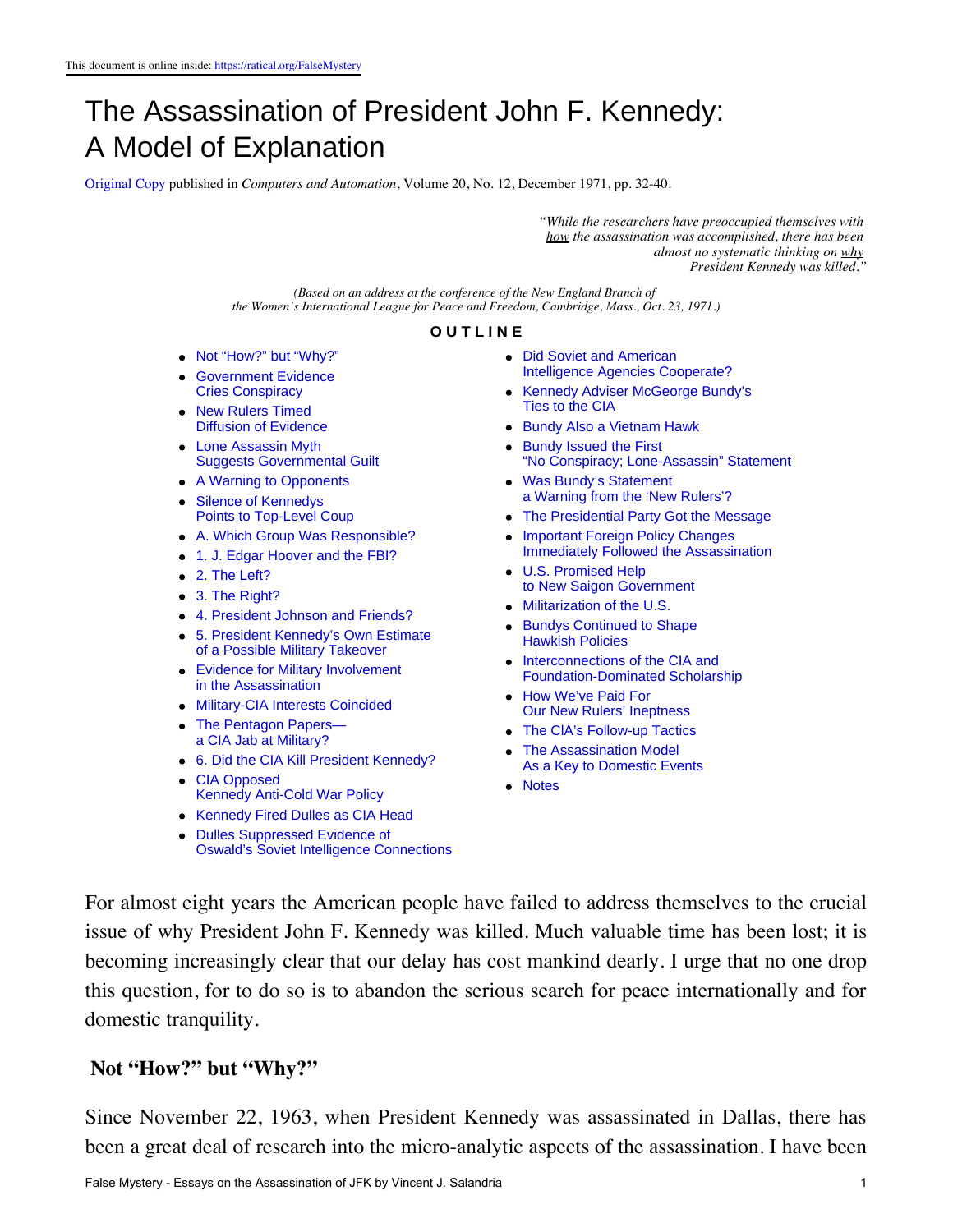among the earliest and *guiltiest* of the researchers in my protracted analyses of the shots, trajectories and wounds of the assassination. The ransacking of the facts of the assassination is not a source of *pride* for me but rather of *guilt*. While the researchers have involved themselves in consuming preoccupation with the micro-analytic searching for facts of *how* the assassination was accomplished, there has been almost no systematic thinking on *why* President Kennedy was killed. We have neglected this essential work of constructing a model of explanation which fits the data of the assassination and explains the why of it.

#### <span id="page-1-0"></span>**Government Evidence Cries Conspiracy**

One who takes the trouble to study the microanalytic material provided by the federal government must immediately conclude that there was a conspiracy to kill President Kennedy. How foolish it was of us to dwell so long on these governmentally supplied pacifiers, rather than to put them aside and undertake the serious work of constructing a model of explanation. In this connection it is important to take note that the very organization which made that mass of detailed microanalytic evidence available to us  $-$  the federal government — contended from the first that there was no conspiracy. But, the federal government's intelligence agencies must have known that the material which the government issued would indicate a conspiracy existed. Then why did we get the evidence?

This question presents a serious theoretical problem. Why would the federal government on the one hand wish to provide us with data which prove a conspiracy to kill President Kennedy and simultaneously contend on the other hand that there was no conspiracy?

So overwhelming and voluminous is the evidence of conspiracy provided for us by the government that we are compelled to conclude that if not *the*, at least *a number of possible* plots, were meant by the conspirators to be quasi-visible. The federal government has deluged us with evidence that cries out conspiracy.

#### <span id="page-1-1"></span>**New Rulers Timed Diffusion of Evidence**

Another theoretical problem confronts us. If the killers were positioned in the highest echelons of the federal governmental apparatus, and by the assassination they had finally usurped the pinnacle of governmental power, then why did they not conceal the conspiracy? For, if they had accomplished a coup, they could have exercised their control by concealing evidence of conspiracy. But this coup was covert. The people would not have tolerated an overt coup against such a beloved man as President John F. Kennedy. Because of the covertness of the coup, I propose the explanatory thesis that the new governmental rulers were eager to reveal their work at differing levels of certainty to diverse people and at different times. In this way, they could avert a concerted counter thrust to their illegitimate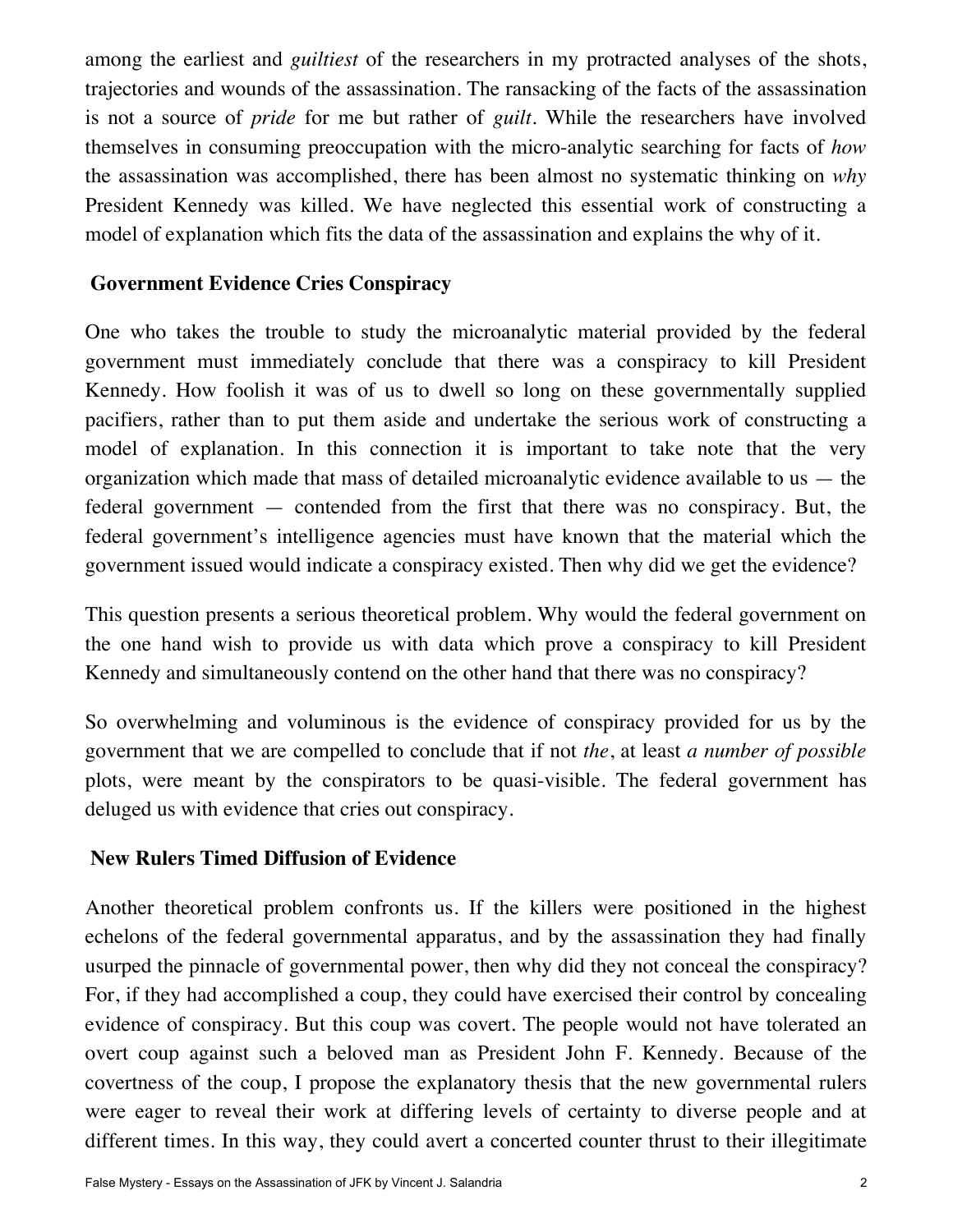seizure of power. Democratic forces could not unite against the new illegitimate governmental apparatus because of timing. The insights of what had occurred dawned in the minds of the decent citizens at different times and with different degrees of clarity. The transparent aspects of the conspiracy were permitted to flash signals to various elements of our population, much in the fashion of spot ads slanted at different times for selected audiences. The new rulers carefully and selectively orchestrated revelations of their bloody work, so as to gain therefrom the deference to which they felt they were entitled by their ascendancy to absolute power. I have long believed that the killers actually preempted the assassination criticism by supplying the information they wanted revealed and also by supplying the critics whom they wanted to disclose the data. Does it not make sense that if they could perpetrate a coup and could control the press, they would have endeavored to dominate likewise the assassination criticism? But the full explanation of this thesis must await another occasion.

#### <span id="page-2-0"></span>**Lone Assassin Myth Suggests Governmental Guilt**

Let us examine this thesis of a transparent conspiracy. (This thesis was in large part inspired by and formulated with the invaluable assistance of my friend, Professor Thomas Katen of Philadelphia.) Anyone who has seen the [Zapruder film](https://www.youtube.com/watch?v=iU83R7rpXQY) knows that it provides powerful evidence to support a hit on the President by an assassin positioned in front of Kennedy and not behind him, where Oswald was at the time of the shooting. Anyone who studies this film more carefully learns that the strike on Governor John B. Connally of Texas was accomplished by a separate bullet from any which impacted on the President. Even more careful analysis of the Zapruder film reveals four separate (and horrible) bullet strikes on Kennedy. Now, the federal government was in possession of that film on the day of the assassination. The federal government was in a better position than you or I to know what the film revealed. Yet, despite this evidence and other most impressive data indicating a conspiracy, the government seized upon Oswald and declared him to be the lone assassin. At the official public level the government, in its adherence to the lone-assassin cover story, strained logic. The federal government even refused to take seriously the Newtonian laws of motion and forces. But, at a more sophisticated level, the same government knew that anyone who accepted the Newtonian laws of motion would eventually have to conclude that President Kennedy was killed by a multi-assassin ambush.

Where evidence of a conspiracy with respect to the Kennedy assassination surfaced, — and much did — thanks in the main to the government's disclosures, that same government from the very first and continuously to date has publicly refused to act on that evidence. Wherever any data appeared to be thoroughly ludicrous and incredible — and much of the loneassassin evidence did violence to common sense — the federal government publicly and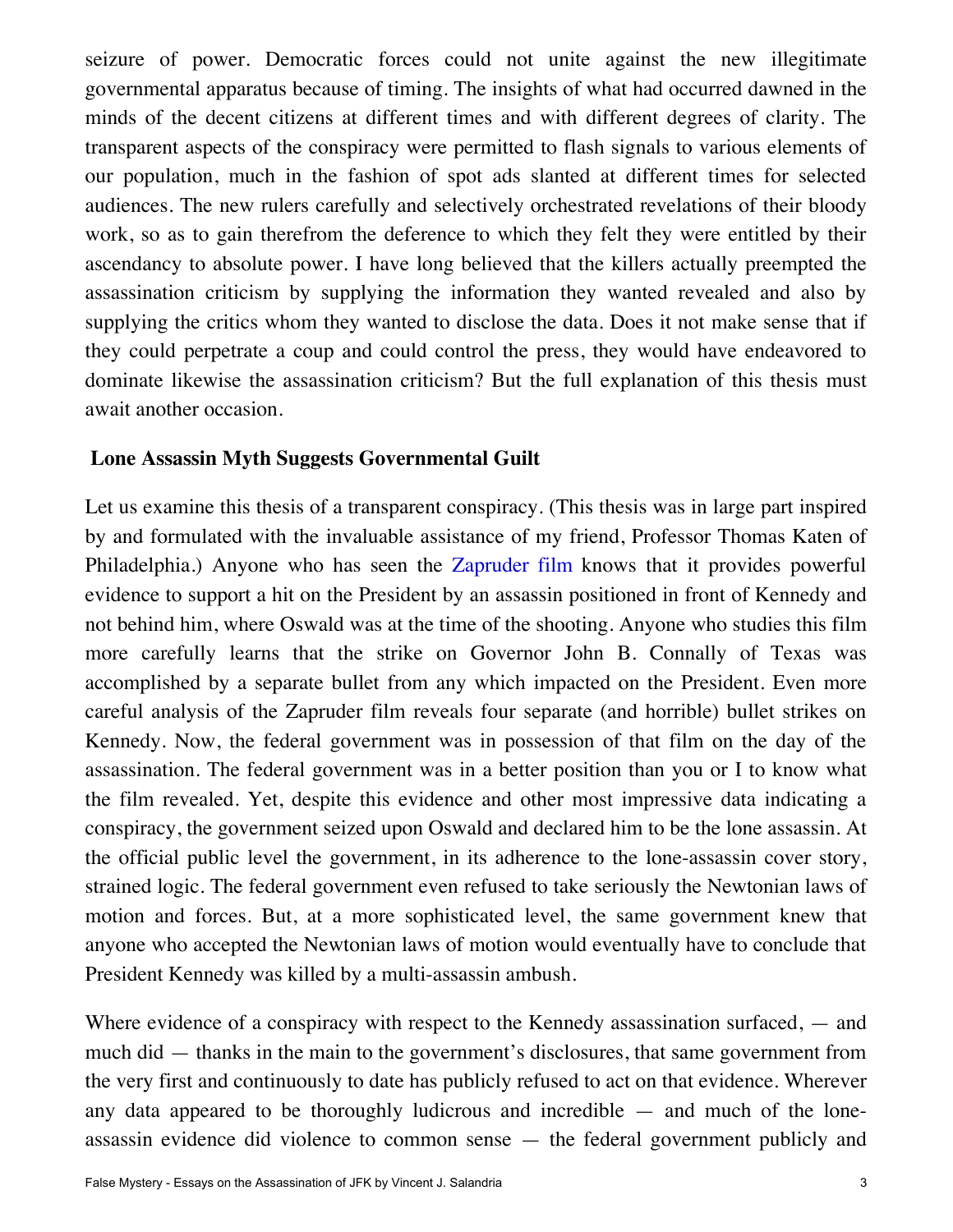solemnly declared those data veracious. The unvarying governmental pattern of consistently and publicly supporting the lone-assassin myth, and equally uniformly rejecting the irrefutable conspiracy evidence, was too studied to be the function of mere bureaucratic stupidity or accident. I propose the thesis that this uniform governmental pattern did not speak to official innocence or ignorance but rather to the guilt of the government at the very highest echelons.

## <span id="page-3-0"></span>**A Warning to Opponents**

This systematic behavioral pattern persisted in by the government in a reckless and apparently unskeptical manner, I believe, was meant to communicate a message to the citizens: (1) about what really happened to their President; (2) about what was in store for any quixotic citizens who saw fit to oppose the new rulers of our land.

Those who saw the [Zapruder film](https://www.youtube.com/watch?v=iU83R7rpXQY) know that the government could not have been innocent of knowledge of a conspiracy. If you are tempted to want to believe that our leaders are just ignorant and capable of unremitting blundering, I urge that you abandon any such illusion.

The movement for peace in Vietnam has learned the hard way that it is naive to imagine that our government is capable of unrelieved error. Some of us in the peace movement thought that the U.S. course in Vietnam could be altered by pointing out to our rulers the mistake of becoming increasingly involved militarily in that unhappy land. But our rulers would not alter their course because their intentions were fixed — not responsive to the public will. To represent our government as always well-intentioned but consistently misinformed does not fit with reality.

Those of us who had taken care to study the assassination knew too well and immediately that the Tonkin Gulf Incident never happened except in the vivid imaginations of our governmental incident arrangers. So, too, it would be naive for the assassination researchers to think that we caught the government again and again with its guard down, and that we had outsmarted the Commission and all of the investigating agencies of the government which aided it. It should have occurred earlier to the assassination researchers that the government never wanted its guard up. It had a need to exercise a certain amount of exhibitionism in order for the coup to be recognized as a coup in the proper quarters. In my judgment, the assassination critics came up by and large with the evidence of assassination conspiracy which our new rulers wanted us to discover. We should have broken early and cleanly from the microanalytic  $-$  or nit-picking  $-$  approach in the assassination inquiry. We should have immediately undertaken the vital work of developing an adequate model of explanation, an adequate hypothesis, in order to pursue the reasons for the assassination. We here and now belatedly begin this vital work.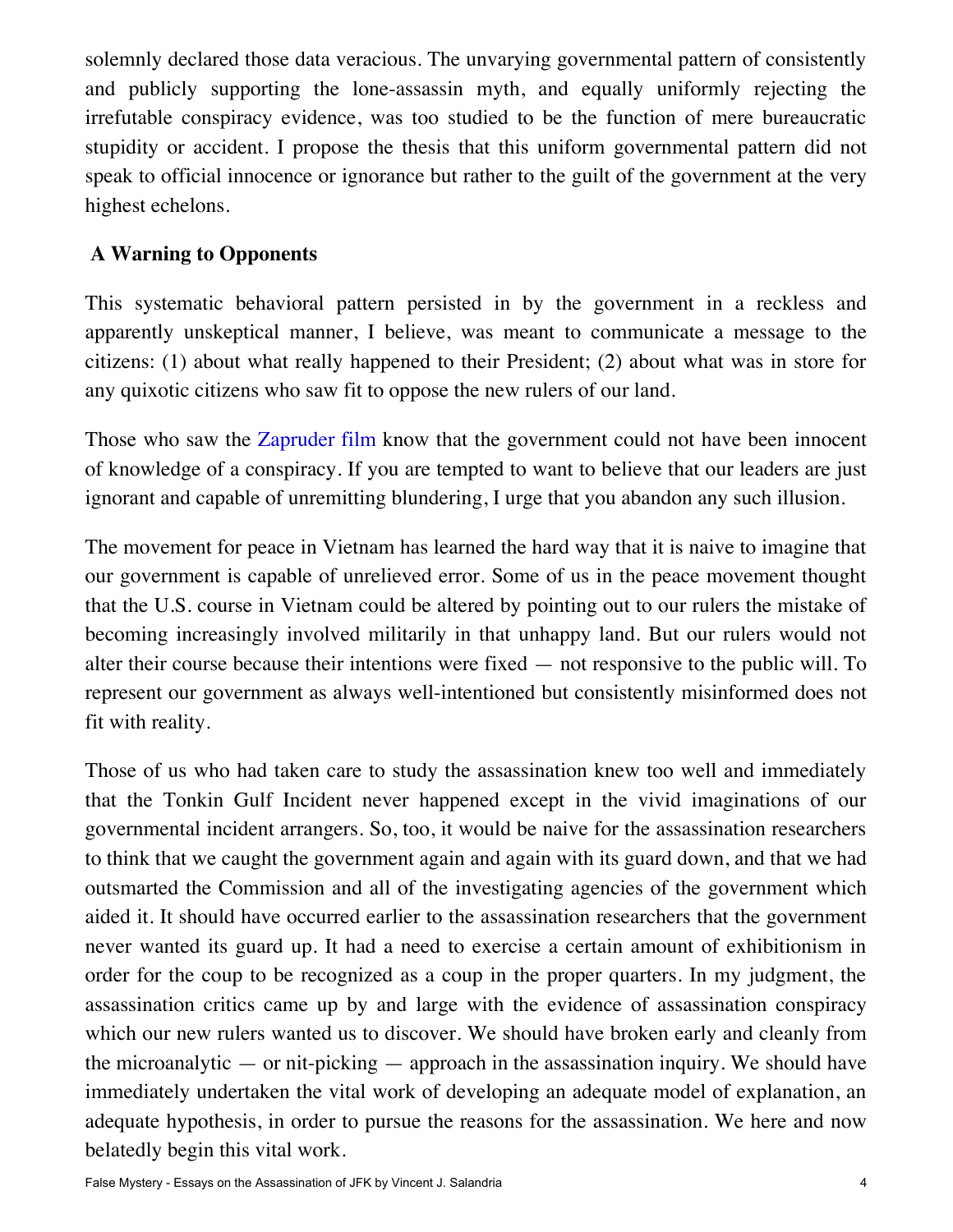### <span id="page-4-0"></span>**Silence of Kennedys Points to Top-Level Coup**

I have heard it argued that the silence of the Kennedy family supports the lone-assassin myth. But the Kennedy family knows how overwhelming and transparently clear the conspiracy evidence is. Can there be any explanation for this silence other than that the assassination was the act of the very highest pinnacle of American governmental power? The taciturnity of the Kennedy family does not and cannot speak to the lack of conspiracy evidence. Rather that evidence stands on its own merits — massively and indestructibly. If we were to posit for purposes of argument a low-level conspiracy, *then* the Kennedy family silence would indeed be inexplicable. But, that silence of the Kennedys — when juxtaposed against the irrefutable conspiracy evidence — is plainly their mute acknowledgement that the assassination was perpetrated by our new rulers who possess awesome power which dwarfs the power of the Kennedy family. So the silence of the Kennedy family, rather than refuting a conspiracy, tends to reinforce the feeling that all Americans entertain at some level of consciousness — what we *sense* and what the rest of the world *knows* — that the killing of Kennedy represented a *coup d'état.*

#### <span id="page-4-1"></span>**A. Which Group Was Responsible?**

Once we are compelled to the conclusion that the American government destroyed its own chief of state, we are led to the specific question, "Which segment of the federal government was involved?"

To answer this question we must raise still other questions. Which agency would have thought to touch every ideological base in order to intimidate all ideologists in America, thereby dissuading all of them from delving too deeply into the meaning of the assassination? Which agency would think of structuring into the assassination cover story ideological elements which would tend to have the society divide against itself? Which agency would derive benefit from making the Dallas police, and by extension all local police forces, look bad? Which agency would get pleasure out of having the Secret Service criticized? Which agency would benefit from having the FBI placed in the silly position of turning in reports to the Warren Commission which contradicted the findings of the Warren Report while at the same time illogically conceding that those same findings were correct? Which agency was itself non-ideological enough, and yet ideologically so sophisticated, as to interweave into the Oswald assassination fabric all possible features of the American political left and right? Which agency could have arranged for Oswald to establish membership or contact with the Communist Party and the FBI — the anti-Communist Socialist Labor Party and the Soviet Union — the ACLU and the ultra-right in Dallas — Fair Play for Cuba Committee and General Edwin Walker — the Socialist Workers Party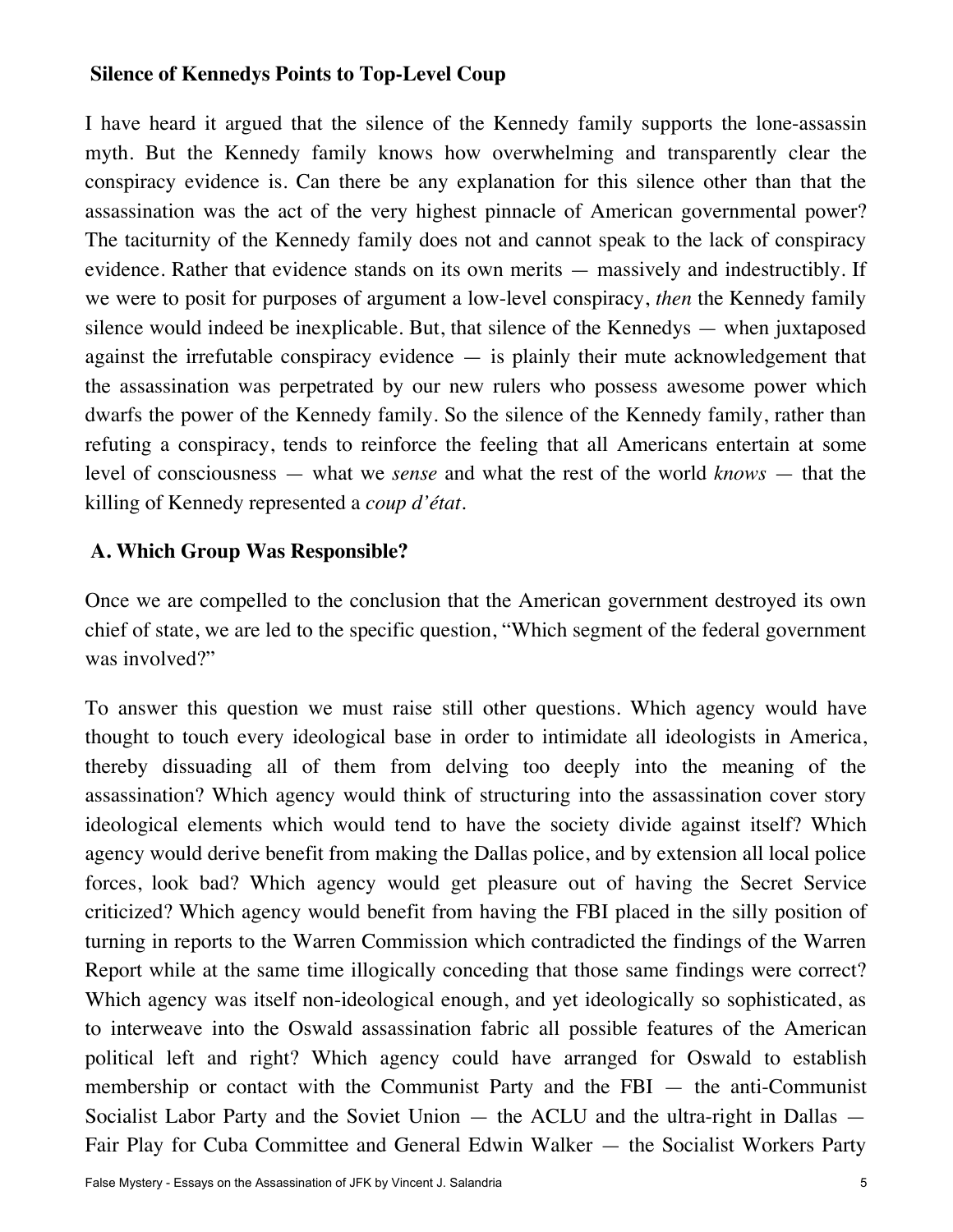and the American oil interests — the Cuban Government and United States Marines — and finally the American Friends and the Soviet secret police?

## <span id="page-5-0"></span>**1. J. Edgar Hoover and the FBI?**

Let us enumerate the agencies who are candidates for having accomplished this brilliant charade.

How about J. Edgar Hoover and the FBI? It is not plausible that the Federal Bureau of Investigation  $-$  if it had been involved in the assassination planning  $-$  would have chosen as a patsy a person who Attorney General Waggoner Carr of Texas would indicate immediately after the killing was a paid FBI informer. And if J. Edgar Hoover had effectuated the coup, then how could we explain that immediately after the assassination, and persisting through today, there has been a yelping in the land for Mr. Hoover's scalp? If J. Edgar Hoover were the new ruling tyrant, there would be far more reluctance on the part of our cowardly government officials and the media to take him on. No, I think that we can say with surety that the FBI did not kill President Kennedy.

## <span id="page-5-1"></span>**2. The Left?**

Could the Left have killed our President? Is it possible to believe that our militarists, our anti-communist politicians, and our communications media, would have concealed the evidence of a conspiracy to kill Kennedy if such a conspiracy had been (or had the slightest chance of having been) inspired by Communists?

## <span id="page-5-2"></span>**3. The Right?**

Could the Right have killed John Kennedy? Would Earl Warren have covered for and surrendered his credentials for the political non-governmental Right and/or the oil interests? There were liberals on the Commission and its staff. Liberals have been known to play the game in covering for state crimes, but for them to cover for the extra-governmental Right in matters of assassination is for them to sign their own death warrants.

It would also make no sense for the Right to kill Kennedy in an ultra-right city such as Dallas. To do so would be to impute blame to the Right.

## <span id="page-5-3"></span>**4. President Johnson and Friends?**

Were President Johnson and his friends the killers? Again, it would be impossible to conceive of President Johnson and his Texas cronies arranging to have the President killed in their own bailiwick where the world's suspicions would at once be directed against them.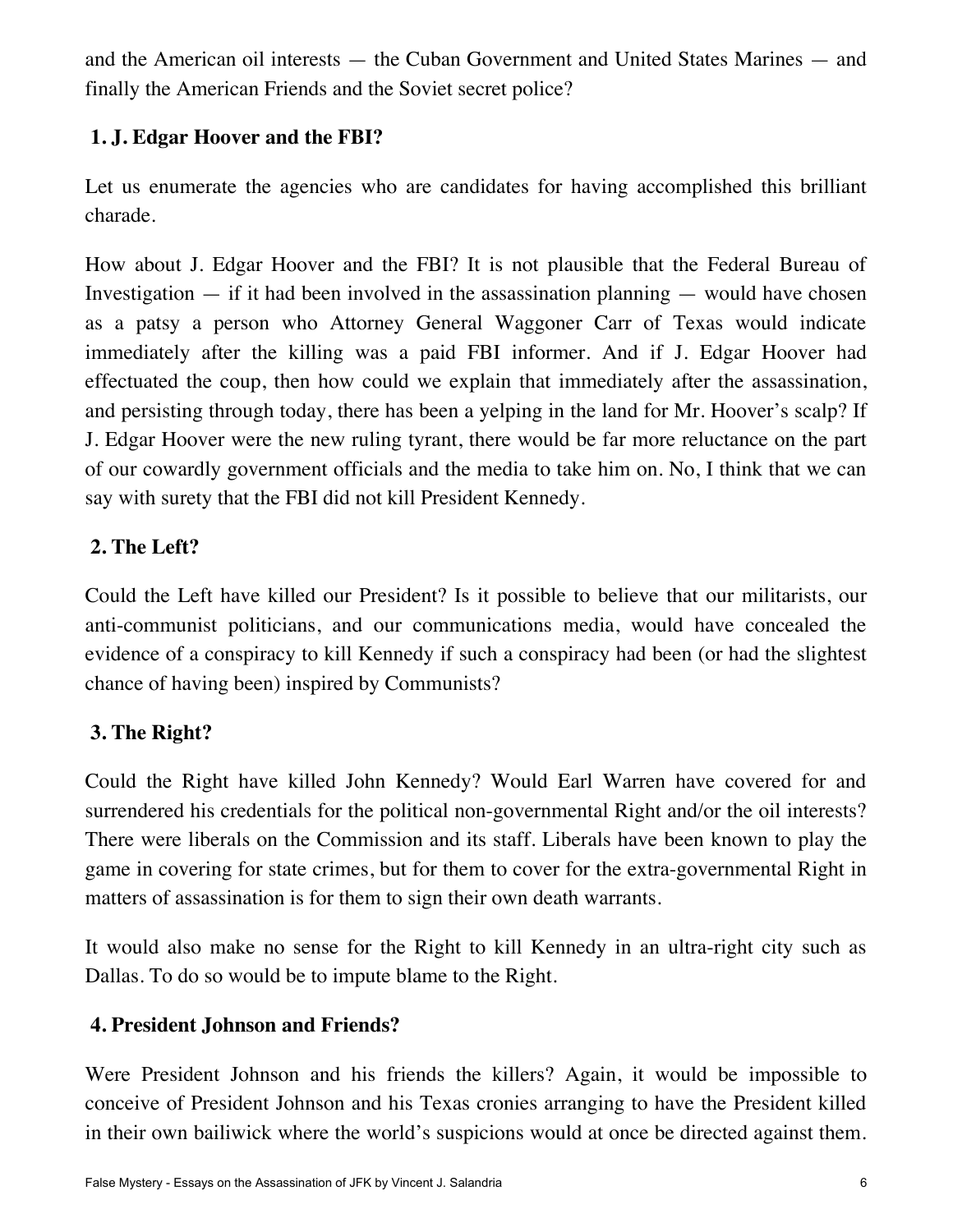No, many careful studies show absolutely no evidence that President Johnson was involved in producing the assassination.

## <span id="page-6-0"></span>**5. President Kennedy's Own Estimate of a Possible Military Takeover**

<span id="page-6-1"></span>Was the American military on its own capable of this degree of sophistication? It does seem rather beyond the intelligence of the American military to have accomplished this crime alone. But it is not inconceivable to imagine the American military as having been involved in a plot to eliminate Kennedy, in order to ensure the continuation of the Cold War. Kennedy himself did not regard a military take-over as implausible. We have an excellent articulation of his feeling on this matter in a discussion with Paul B. Fay, Jr.[\[1](#page-19-2)] This colloquy occurred one summer weekend in 1962 on the Honey Fitz, the Kennedy yacht. The President was asked what he thought of the possibility of a military takeover in the United States. The discussion grew out of the book *Seven Days in May* by Fletcher Knebel and Charles W. Bailey.

President Kennedy said: "It's possible. It could happen in this country, but the conditions would have to be just right."

The conditions outlined by the President were as follows:

- 1. The country would have to be led by a young President.
- 2. There would be a Bay of Pigs.
- 3. Military criticism of the President would follow.
- 4. Then, if there were another Bay of Pigs, the military would consider overthrowing the elected establishment, and finally,
- 5. "... if there were a third Bay of Pigs, it could happen."

Mr. Fay concluded this episode by describing how the President, "pausing long enough for all of us to assess the significance of his comment, ... concluded with an old Navy phrase, 'But it won't happen on my watch.'"

These conditions were approximated during the Kennedy administration. President Kennedy was in fact a young President. There was a Bay of Pigs. The missile crisis which followed resulted not in the bombing of Cuba — as the military advisors had urged upon the President — but rather in a detente with Russia. This has followed by a nuclear test ban treaty which "... the Joint Chiefs of Staff declared themselves opposed to ... under almost any terms ..."[\[2](#page-19-3)]

<span id="page-6-2"></span>The [American University speech](https://ratical.org/ratville/JFK/HWNAU/JFK061063.html) by President Kennedy following his reexamination of the Vietnamese policy, completely fulfilled the conditions set forth by President Kennedy for a take-over to happen on his watch.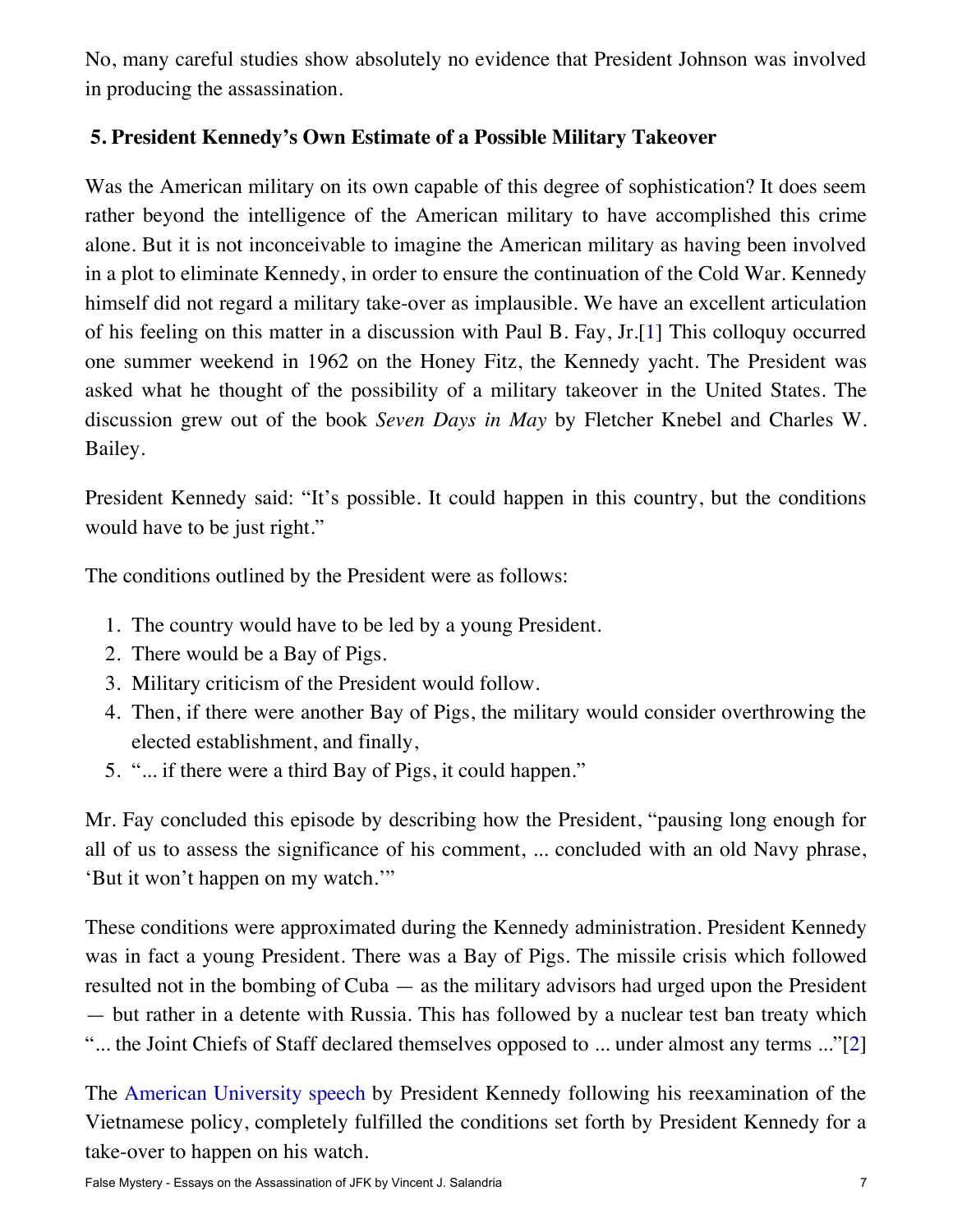#### <span id="page-7-0"></span>**Evidence for Military Involvement in the Assassination**

<span id="page-7-3"></span><span id="page-7-2"></span>There is much evidence to indicate military involvement in the assassination. There was the startling and incriminating action of the then Commander James J. Humes, the head of the Navy Bethesda autopsy team, who took the original autopsy notes — and [then burned](http://history-matters.com/archive/jfk/wc/wcvols/wh17/html/WH_Vol17_0037b.htm) [them](http://history-matters.com/archive/jfk/wc/wcvols/wh17/html/WH_Vol17_0037b.htm).[\[3](#page-19-4)] The autopsy was under the control of an army general who was not trained in medicine.[\[4\]](#page-19-5) The autopsy was never completed.[\[5](#page-19-6)] The findings of the autopsy were contrary to the findings of the non-military physicians at Parkland Hospital. The pathologists were directed not to look at the Kennedy neck wound.[\[6](#page-19-7)] The x-rays were never turned over to the Commission by the military.[\[7](#page-19-8)] The burning of the notes by Commander Humes did not deter the military from promoting him to Captain.

### <span id="page-7-5"></span><span id="page-7-4"></span><span id="page-7-1"></span>**Military-CIA Interests Coincided**

Although at the time of the assassination the interests of the CIA and the military coincided, now evidence of a CIA-military rift abounds. The *Boston Globe* of July 20, 1971 stated that the Pentagon Papers revealed that "one agency ... comes out ... with a record for calling its shots correctly." So Ellsberg did not do badly by his "ex" employer. The *Boston Globe* of July 3 offered an item which indicates the "ex"-Pentagon people are hitting back at the "ex"- CIA Ellsberg. "A former Pentagon liaison officer with the Central Intelligence Agency said in London that President Kennedy engendered the hate of the CIA by trying to curb the agency's power. He also said he did not think Lee Harvey Oswald 'by himself killed President Kennedy.'"

"L. Fletcher Prouty, a retired Air Force colonel and the director of special operations for the Joint Chiefs of Staff in 1962 and 1963, said Kennedy [issued two directives in 1961 to limit](https://ratical.org/ratville/JFK/Unspeakable/COPA2009.html#fn23) [the CIA's power](https://ratical.org/ratville/JFK/Unspeakable/COPA2009.html#fn23) but the documents never surfaced and were not implemented."

Jack Anderson on April 21 1971 said:

International espionage is seldom as efficient as the inter-departmental spying that goes on in Washington.

... the Central Intelligence Agency never makes a move without the Defense Intelligence Agency keeping close surveillance.

... Government agencies, in the best cloak-and-dagger tradition, snoop upon one another.[\[8](#page-19-9)]

<span id="page-7-6"></span>I view the American military's motive for involving itself in the killing of Kennedy as pervertedly patriotic in nature. But at that period of time there was, as we will demonstrate, a congruence of interests between the American military and the CIA. Kennedy was the enemy of both power groups at the time he was killed.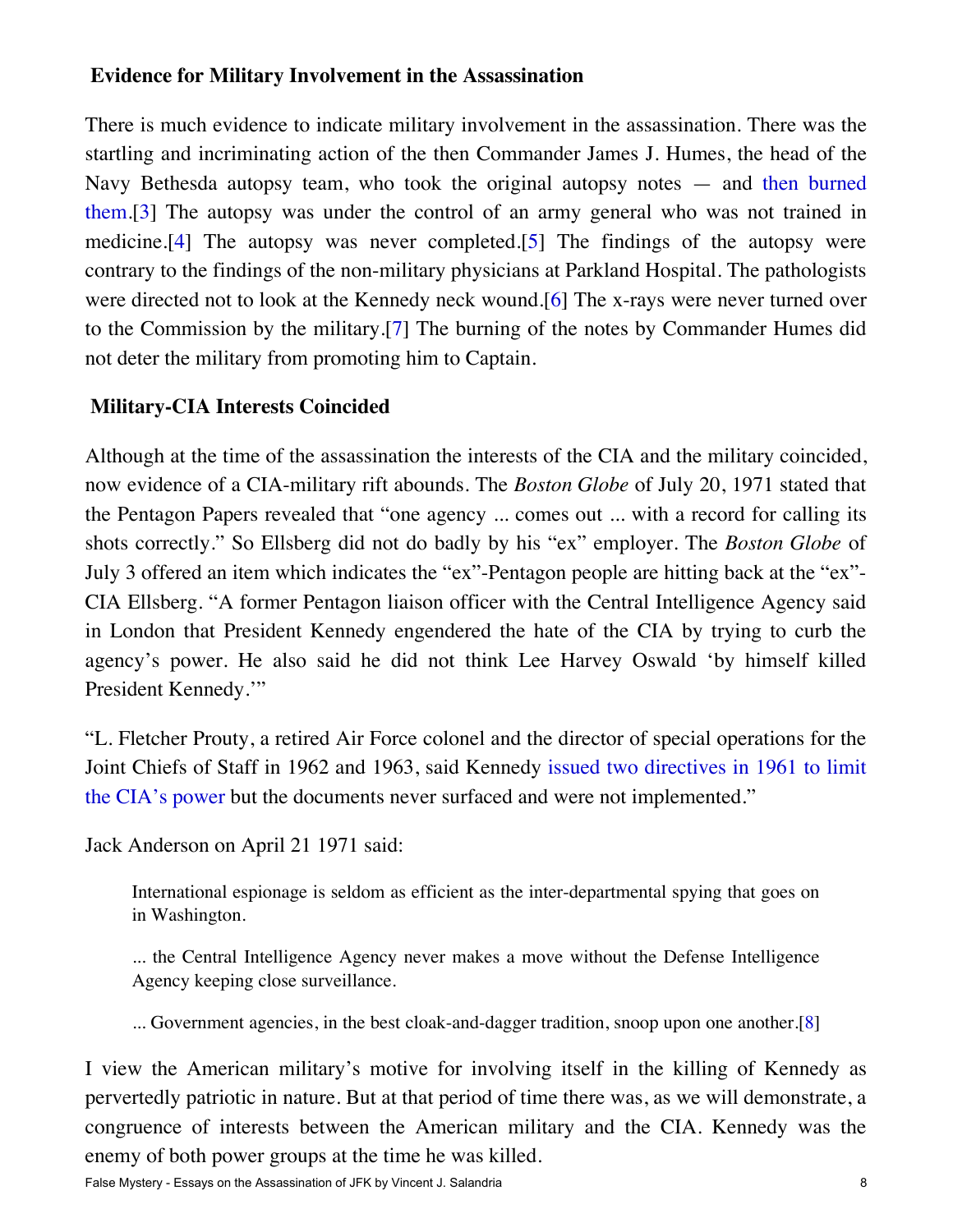## <span id="page-8-0"></span>**The Pentagon Papers—a CIA Jab at Military?**

<span id="page-8-2"></span>Of late, with the issuance of the Pentagon Papers by a long-standing CIA agent, Dr Daniel Ellsberg, this alliance between the CIA and the military seems to have become strained. Dr. Ellsberg was one of the exclusive Society of Fellows at Harvard with McGeorge Bundy and his brother William.[\[9\]](#page-19-10) When Ellsberg leaked the documents he was employed at MIT's Center for International Studies and numbered among his colleagues Mr. William Bundy. In my assassination research I learned that ex-CIA people who undertook work to assist the research on the Kennedy assassination almost invariably turned out to be present CIA people. I would recommend that the public remain skeptical about Dr. Daniel Ellsberg, the ex-marine, ex-CIA, ex-hawk, ex-Kissinger aide and present fellow researcher of Mr. William Bundy at MIT.[\[10\]](#page-19-11)

<span id="page-8-3"></span>In fact, I would urge that the public hold open the hypothesis that the Pentagon Papers are designed as a thrust against the military by the CIA. I suggest that there has been a falling out between these two anti-democratic power blocs. The military is still determined to defeat Communism abroad while the CIA is now primarily concerned with maintaining its power domestically.

How can we accept the Pentagon Papers as an honest and complete peering into the inner workings of our government? These papers predate and postdate November 22, 1963. Yet these papers make no reference to the assassination and the enormous power and policy shift which occurred on that historical day when the republic expired.

Can the purpose of the disclosures of the Pentagon Papers really be to aid the CIA nonideological elements in our government against the right wing military, virulently anticommunist elements? Does not the evidence offered to support the existence of a present rift between the CIA and the military also support the concept that the Pentagon Papers were the offerings of the CIA to enlist assistance in its intra-governmental struggle against the military? And should decent, freedom-loving constitutionalists join either power bloc? or should they rather use this fortuitous rift to benefit freedom in this society and in the rest of the world by denouncing both cliques as the enemies of humankind?

## <span id="page-8-1"></span>**6. Did the CIA Kill President Kennedy?**

Well, then, we are reduced by the process of elimination to the question, "Was the CIA the prime mover in the killing of Kennedy?" Was the CIA sophisticated enough to have run Oswald across the whole gamut of political ideology in America in order to place all ideologists on the defensive as possible suspects? and in order to insure that the nation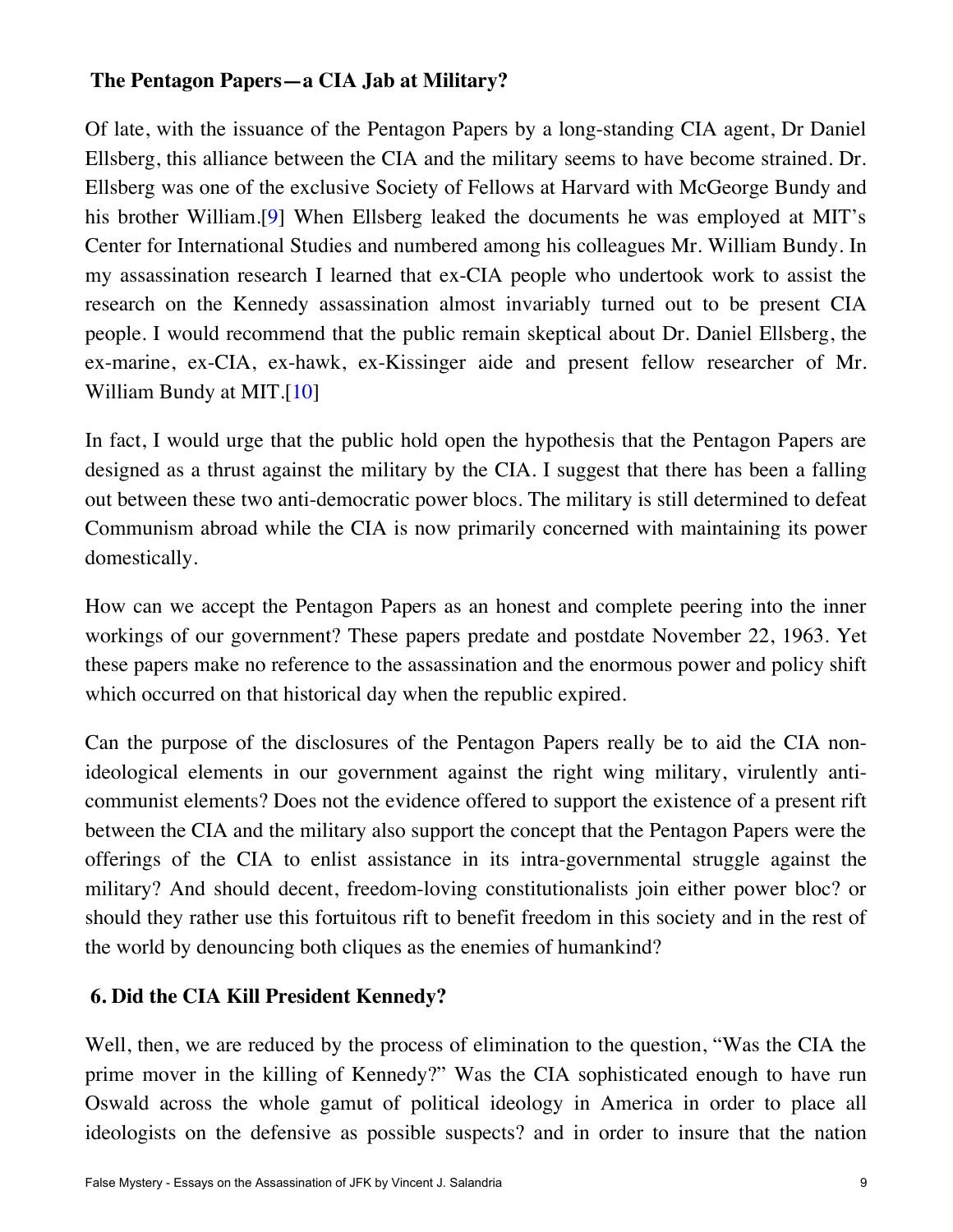would be so divided ideologically that there could be no coalescence of forces which would seek retribution for the killing?

We will now examine the question of whether the CIA was the specific federal agency which was the prime mover in the killing of President Kennedy.

After the assassination of President Kennedy, the government which had refused to act on conspiracy evidence resorted to amazingly fast action in an area where one might have anticipated a slow and tentative feeling of the way. The fact is that after the assassination key foreign policy changes were put into effect immediately.

## <span id="page-9-0"></span>**CIA Opposed Kennedy Anti-Cold War Policy**

Before the assassination, thanks to President Kennedy, we were on a course which could have ended the Cold War. That course was described by D.F. Fleming as follows:

Fortunately, we had in President Kennedy at a new turning point in history a leader with both vision and courage. He had made certain that there were no missile gaps against us. He had won the acclaim of the West by the way he successfully played showdown nuclear politics in the 1962 Cuban Missile crisis. He had faced the last of man's ultimate decisions on earth.

Then, in the summer of 1963, Kennedy turned his face resolutely toward life and unmistakably signaled the end of the Cold War. Behind the patriotic facades of nuclear militarism, he saw the death of his own children and of all children. In a series of magnificent addresses, he urged us to reconsider our attitude toward peace, the Soviet Union, and the Cold War. He won a [treaty ending atomic testing above ground](https://ratical.org/co-globalize/JFK072663.html) and then paused to wait a little for the more embattled of his cold-war compatriots to catch up with the times.

At that moment, he was struck down ...[\[11](#page-19-12)]

<span id="page-9-1"></span>President Kennedy knew that his efforts to end the Cold War were dangerous to his life. In this regard I quote Arthur Schlesinger:

... when he saw Nixon after the Bay of Pigs he said, "If I do the right kind of a job I don't know whether I am going to be here four years from now.... If someone is going to kill me," he would say, "they are going to kill me."[\[12](#page-19-13)]

<span id="page-9-2"></span>President Kennedy saw the danger to his efforts to end the Cold War which lay in the power of the CIA. So the *New York Times* quoted him as saying that he wished "to splinter the CIA in a thousand pieces and scatter it to the winds ..."[\[13](#page-19-14)]

<span id="page-9-3"></span>But that purpose was never accomplished by President Kennedy. The CIA is a policymaking body still. Eugene McCarthy is of this opinion. I quote him as follows: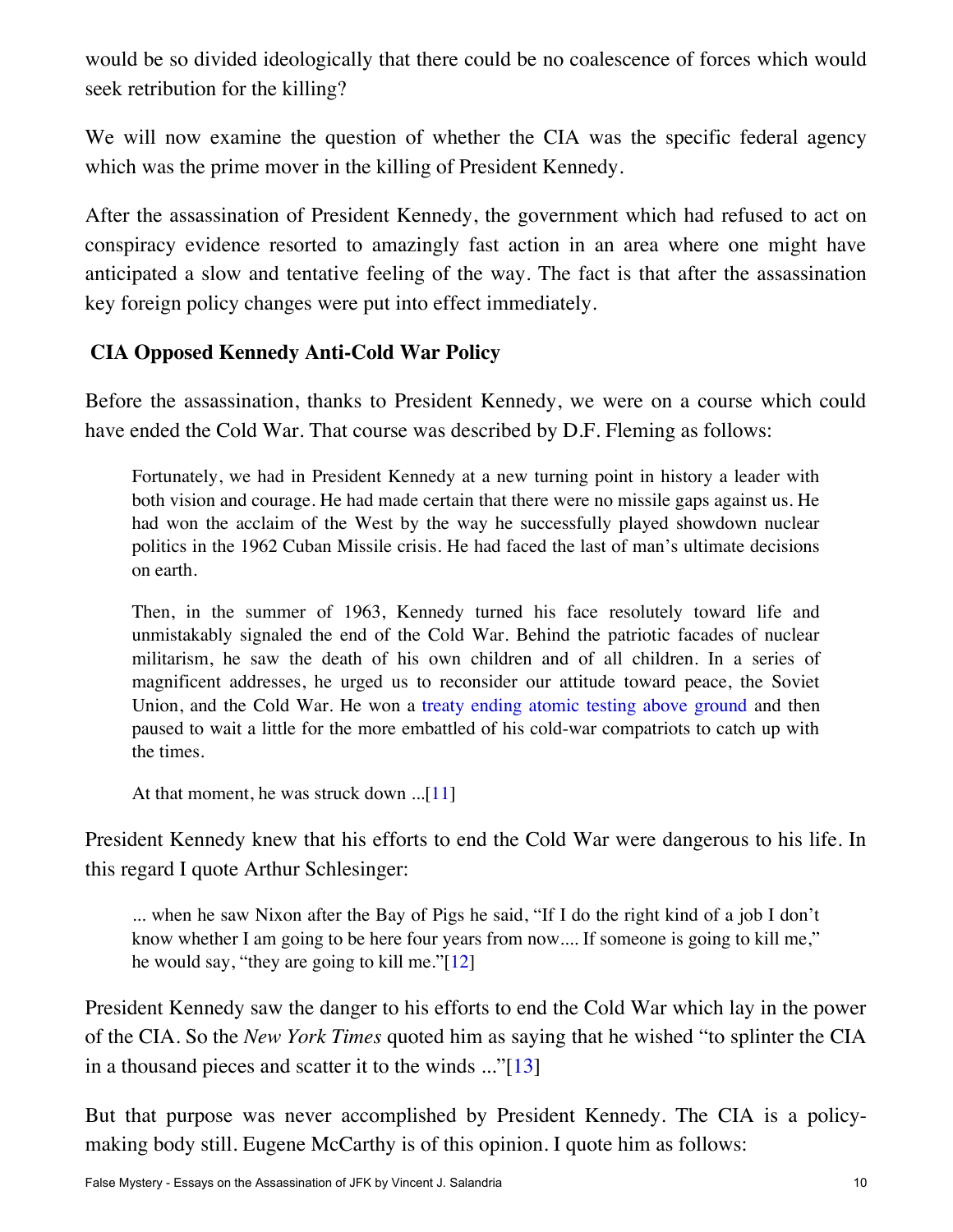The general evidence is that in addition to gathering and interpreting information, the CIA does play an important part in influencing foreign policy, and certainly has become an important operating arm of the executive branch in this area of government responsibility.[\[14](#page-19-15)]

<span id="page-10-2"></span>Andrew Tully states the position of the Kennedy administration with respect to the CIA after the Bay of Pigs:

The official concern, then, was not so much that the CIA had bungled in the past, but that it either had been entrusted with or had seized the broad responsibility for making policy which belonged to the State Department.

... during most of Eisenhower's tenure, his Secretary of State was John Foster Dulles, and John Foster relied much more heavily on brother Allen's estimates than he did on the reports from his ambassadors. In effect, brother John Foster made of brother Allen's CIA a kind of super Foreign Service and apparently found nothing incongruous in the fact that in some embassies CIA personnel outnumbered Foreign Service employees. It was small wonder that the average citizen was confused, after Cuba, as to who was making foreign policy for the United States. Some top drawer members of the Washington diplomatic community were just as confused ...[\[15](#page-19-16)]

#### <span id="page-10-3"></span><span id="page-10-0"></span>**Kennedy Fired Dulles as CIA Head**

<span id="page-10-4"></span>After the Bay of Pigs, President Kennedy accepted the resignation of the head of the CIA, Allen Dulles. He had called in Dulles, Cabell and Bissell and told them that the three would have to be replaced. "Under the British system," he said, "I would have to go. But under our system I'm afraid it's got to be you."[\[16\]](#page-19-17) But Allen Dulles was to return to government service immediately after the killing of President Kennedy. He appeared as one of the Warren Commissioners. Let us see whether the father of the CIA served the people and the search for truth concerning the death of the departed President, or whether he served the interests of the intelligence communities not only in the United States but in the Soviet Union as well.

#### <span id="page-10-1"></span>**Dulles Suppressed Evidence of Oswald's Soviet Intelligence Connections**

<span id="page-10-6"></span><span id="page-10-5"></span>On January 21, 1964, in a secret executive session, the Warren Commission had to deal with the problem of Marina Oswald giving evidence that Oswald was a Soviet agent.[[17\]](#page-20-0) Senator Richard Russell said: "That will blow the lid if she testifies to that."[[18\]](#page-20-1) And so it would have. How did the Commission deal with that problem? Well, we learn from the transcript of the secret executive session that Isaac Don Levine was helping Marina Oswald write a story for *Life Magazine*, which never got published. Allen Dulles, the original director of the Central Intelligence Agency who was fired from his position by President Kennedy, decided to see Levine. Dulles said simply: "I can get him in and have a friendly talk. I have known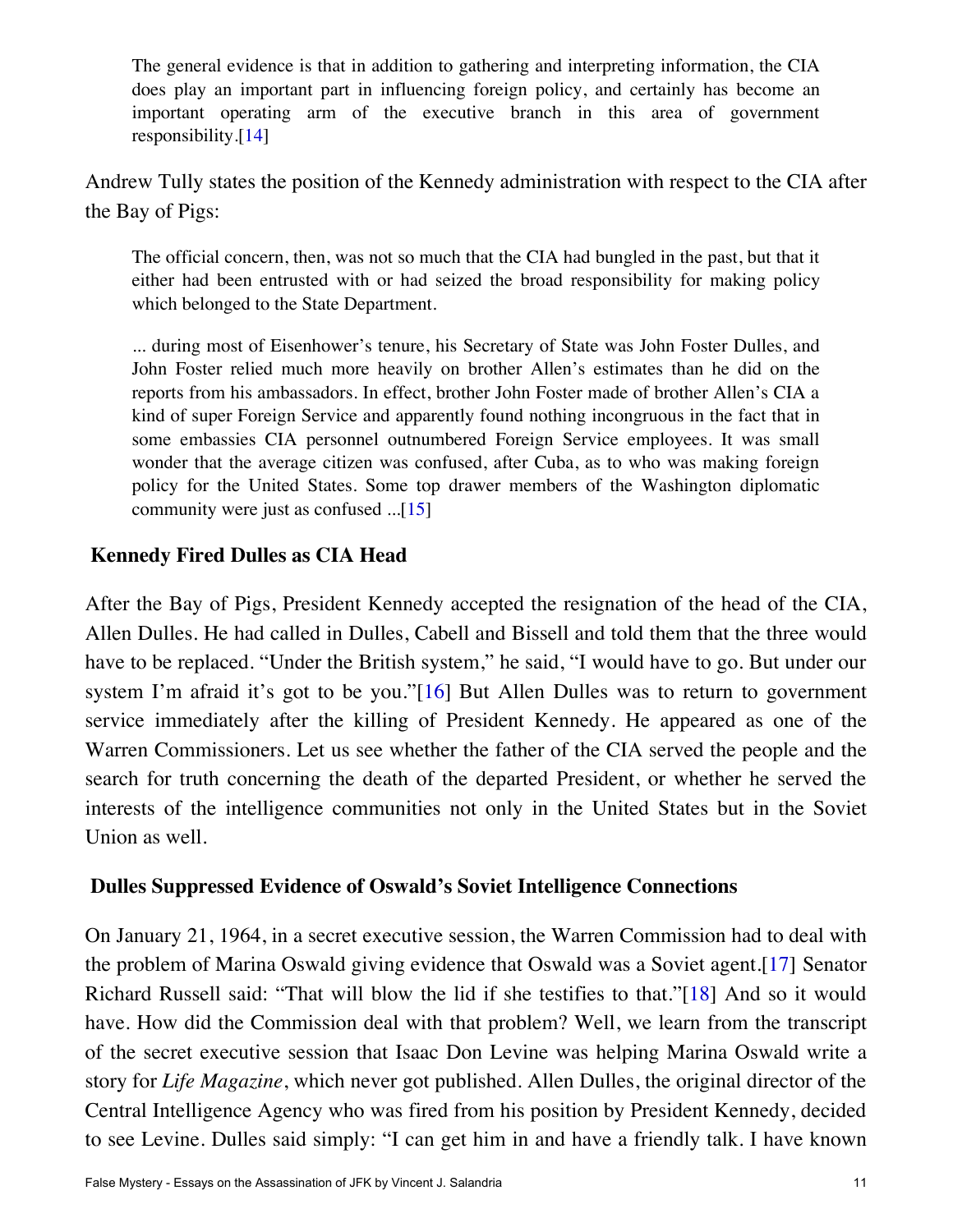<span id="page-11-1"></span>him."[\[19](#page-20-2)] Does that not sound as if Allen Dulles was contemplating suppression of information?

Isaac Don Levine had a central role in the Hiss case. I quote Whitaker Chambers as he described in his book, *Witness,* how Levine nursed him through his uncertainty about launching into his allegations against Mr. Alger Hiss. I quote:

The meeting was arranged by Isaac Don Levine ... For years he has carried on against Communism a kind of private war which is also a public service. He is a skillful professional journalist and a notable "ghost." It was Levine who led Jan Valtin out of the editorial night and he has working with General Krivitsky on *I was in Stalin's Secret Service* when, sometime in 1938, I met both men.

From the first, Levine had urged me to take my story to the proper authorities. I had said no.... When he proposed that he arrange a meeting at which I might tell my story directly to President Roosevelt, I was reassured.[\[20](#page-20-3)]

<span id="page-11-2"></span>And why was a Cold War warrior like Isaac Don Levine not interested in raising the specter of a political assassination by the left? Why was the idea of a leftist conspiracy unthinkable in the Cold War America where for twenty-five years a virtual paranoia concerning communist plotting had prevailed? Yet there was — as we have seen — some evidence of a leftist conspiracy, and it was not acted upon. Why not? What caused our government at the public level to be so immediately and permanently wedded to the lone-assassin myth?

We are introduced through the transcript of this secret executive session to a new ghostly role for the literary ghost, Isaac Don Levine. Levine, as a result of the intervention of his friend, Allen Dulles, apparently was successful in erasing from the prospective testimony of Marina Oswald any references to Soviet intelligence connections with Oswald. The intelligence communities across iron curtain lines apparently cooperated to keep the truth from their peoples.

### <span id="page-11-0"></span>**Did Soviet and American Intelligence Agencies Cooperate?**

Is it irrational to suggest that the Soviet and American intelligences cooperated in the American governmental game of killing the President? Could an intelligence assassination have been perpetrated against the head of the American state unless the Soviet intelligence services could have been counted on to remain silent?

How did the Soviet government respond to the assassination of President Kennedy? Khrushchev, with whom Kennedy was working to effectuate the end of the Cold War, was later deposed. I submit that, if the Cold War had been genuinely adversary in nature, there could not have been an intelligence assassination of Kennedy by either the American or the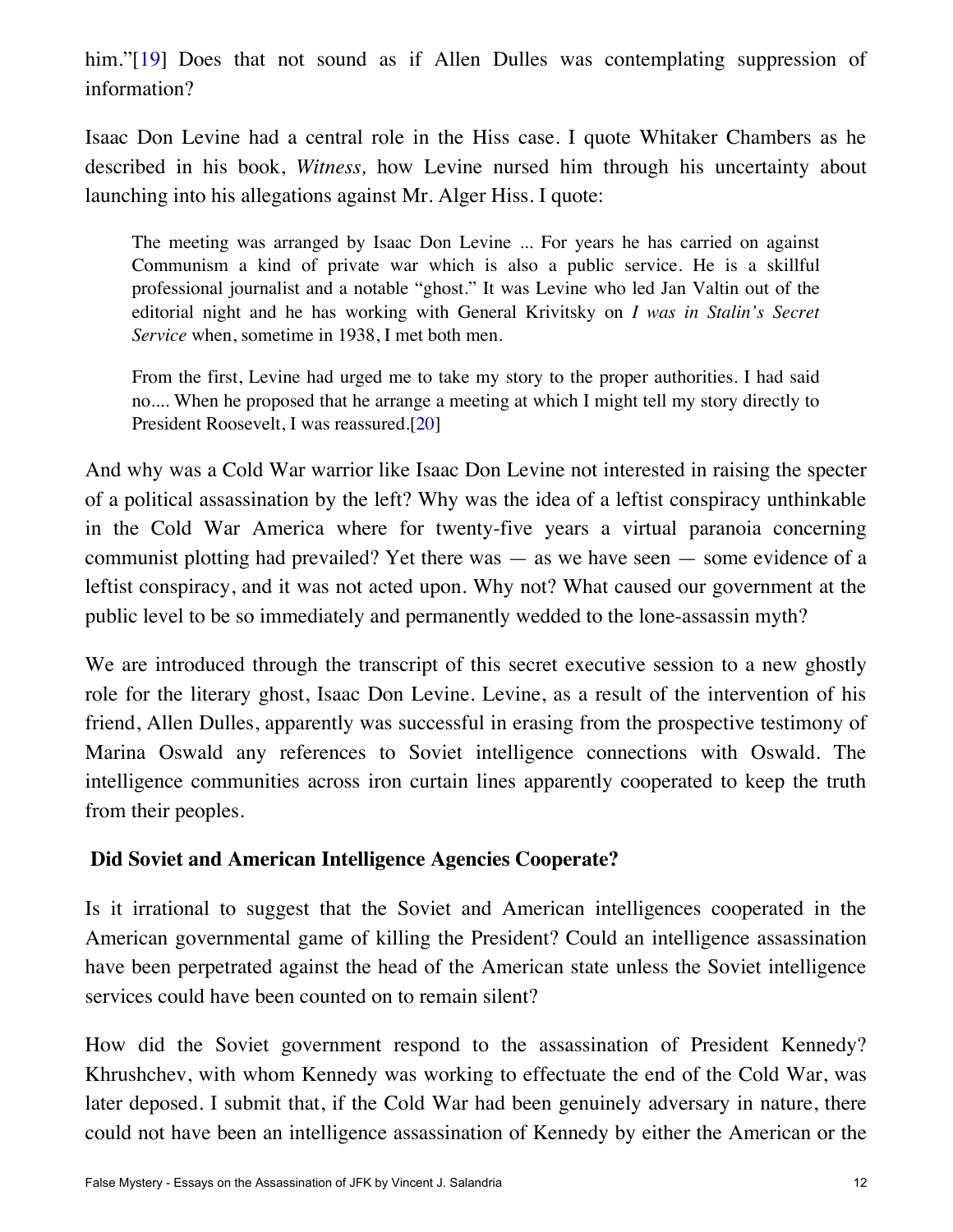Soviet intelligence agencies. I don't see the Cold War as authentic. Rather I view it as a cooperative effort to foist on both the American and Russian civilian populations an enormous military-intelligence budget.

Senator Richard Russell was correct in being disturbed by Marina Oswald's prospective revelations about possible Soviet intelligence connections with Oswald. And therefore Allen Dulles quieted the matter with a discussion with Isaac Don Levine, a writer on intelligence and a Cold War warrior par excellence. Levine was the author of *The Mind of An Assassin,* a book that described the killing of Leon Trotsky by Stalin's intelligence. It is interesting that Levine's name, which has been so much associated with the study of political assassinations, was never mentioned by the American press as having been associated with Marina Oswald. It is also interesting that this expert on political assassinations never, to my knowledge, wrote for publication a single article on the Kennedy assassination. Was his function something other than that of a literary ghost? Was Levine assigned to Marina by the government to provide whatever testimony suited the political exigencies? Allen Dulles did not tell how he had come to know Levine. Was it through intelligence work?

Now, let us shift our attention from Allen Dulles, brother of John Foster, to McGeorge Bundy, and his brother, William Bundy. For McGeorge Bundy's roles in the governmental apparatus before and after the assassination are worthy of study, and William Bundy's services in and out of the CIA are also of interest to us.

### <span id="page-12-0"></span>**Kennedy Adviser McGeorge Bundy's Ties to the CIA**

<span id="page-12-4"></span><span id="page-12-3"></span><span id="page-12-2"></span><span id="page-12-1"></span>With the Kennedy Administration, McGeorge Bundy was in foreign policy a hard-liner who had little use for Adlai Stevenson's idealistic approach to foreign relations.<sup>[\[21\]](#page-20-4)</sup> McGeorge Bundy was one of the planners of the Bay of Pigs invasion.[\[22](#page-20-5)] Allen Dulles was in Puerto Rico, so Richard Mervin Bissell, Jr., was the CIA's man in charge of the planning.[\[23\]](#page-20-6) As happenstance would have it, McGeorge Bundy, the President's Assistant for National Security Affairs, had been a student of Bissell's at Yale. He also had worked for Bissell on the Marshall Plan in 1948.[\[24\]](#page-20-7) Also in on that planning, as coincidence would have it, was General Charles P. Cabell, the CIA's deputy director, who is brother of Mayor Earle Cabell, the Mayor of Dallas at the time of the assassination. McGeorge Bundy was — in the Kennedy and early Johnson Administration — the presidential representative and key man on the Special Group which makes the key intelligence decisions for the country. It has operated as the hidden power center of the government.[\[25\]](#page-20-8)

<span id="page-12-5"></span>As one of the planners for the Bay of Pigs, McGeorge Bundy must take some blame for not serving President Kennedy well and participating in the betrayal of the President in the Bay of Pigs planning operation. Schlesinger discusses that betrayal as follows: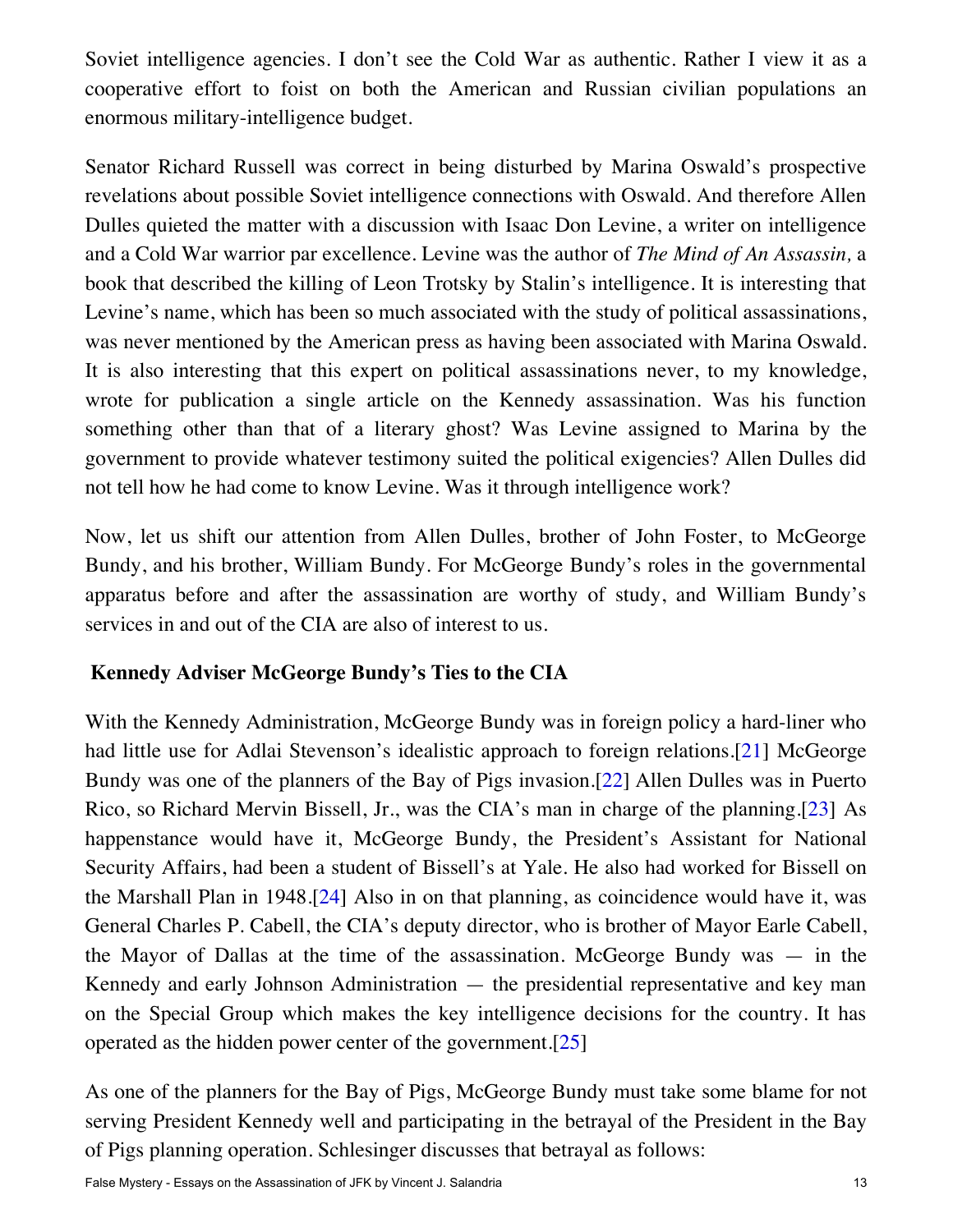Moreover, if worst came to worst and the invaders were beaten on the beaches, then, Dulles and Bissell said, they could easily "melt away" into the mountains.... But the CIA exposition was less than candid both in implying that the Brigade had undergone guerrilla training ... and in suggesting the existence of an easy escape hatch.... [T]he Escambray Mountains lay eighty miles from the Bay of Pigs, across a hopeless tangle of swamps and jungles.... [T]he CIA agents in Guatemala were saying nothing to the Cubans about this last resort of flight to the hills ...[[26\]](#page-20-9)

#### <span id="page-13-2"></span><span id="page-13-0"></span>**Bundy Also a Vietnam Hawk**

But, despite Bundy's complicity with the CIA, which resulted in misleading the President in the Bay of Pigs, Kennedy turned over the direction of Vietnam policy largely to Bundy, along with Rusk, McNamara and Rostow. The best we can say for McGeorge Bundy's handling of Vietnam for President Kennedy was that he botched. Here is what Schlesinger said about Kennedy's feeling concerning the Vietnamese policy:

He was somber and shaken. I had not seen him so depressed since the Bay of Pigs. No doubt he realized Viet Nam was his great failure in foreign policy, and that he had never really given it his full attention.[\[27](#page-20-10)]

<span id="page-13-4"></span><span id="page-13-3"></span>The announced intention of Kennedy [as stated on October 2, 1963](https://ratical.org/ratville/JFK/FRUSno169.html) by McNamara and Taylor was to withdraw most U.S. forces from South Vietnam by the end of 1965.[\[28\]](#page-20-11) But that was not McGeorge Bundy's policy — and President Kennedy was soon to die — and McGeorge Bundy would be carrying on his hawkish concepts in playing a key role in shaping the aggressive foreign policy of President Lyndon B. Johnson.

#### <span id="page-13-1"></span>**Bundy Issued the First "No Conspiracy; Lone-Assassin" Statement**

<span id="page-13-6"></span><span id="page-13-5"></span>What was McGeorge Bundy doing on the day President Kennedy was dispatched? Theodore H. White, in his book, *The Making of the President, 1964,* tells us that the Presidential party on its flight back to Washington on the afternoon of that fateful day "learned that there was no conspiracy, learned of the identity of Oswald and his arrest ..."[\[29\]](#page-20-12) This was the very first announcement of Oswald as the lone assassin. In Dallas, Oswald was not even charged with assassinating the President until 1:30 A.M. the next morning. The plane landed at 5:59 P.M. on the 22nd. At that time the District Attorney of Dallas, Henry Wade, was stating that "preliminary reports indicated more than one person was involved in the shooting ... the electric chair is too good for the killers."[\[30](#page-20-13)] Can there be any doubt that for any government taken by surprise by the assassination — and legitimately seeking the truth concerning it — less than six hours after the time of the assassination was too soon to *know* there was no conspiracy? This announcement was the first which designated Oswald as the lone assassin. Who was responsible for that announcement?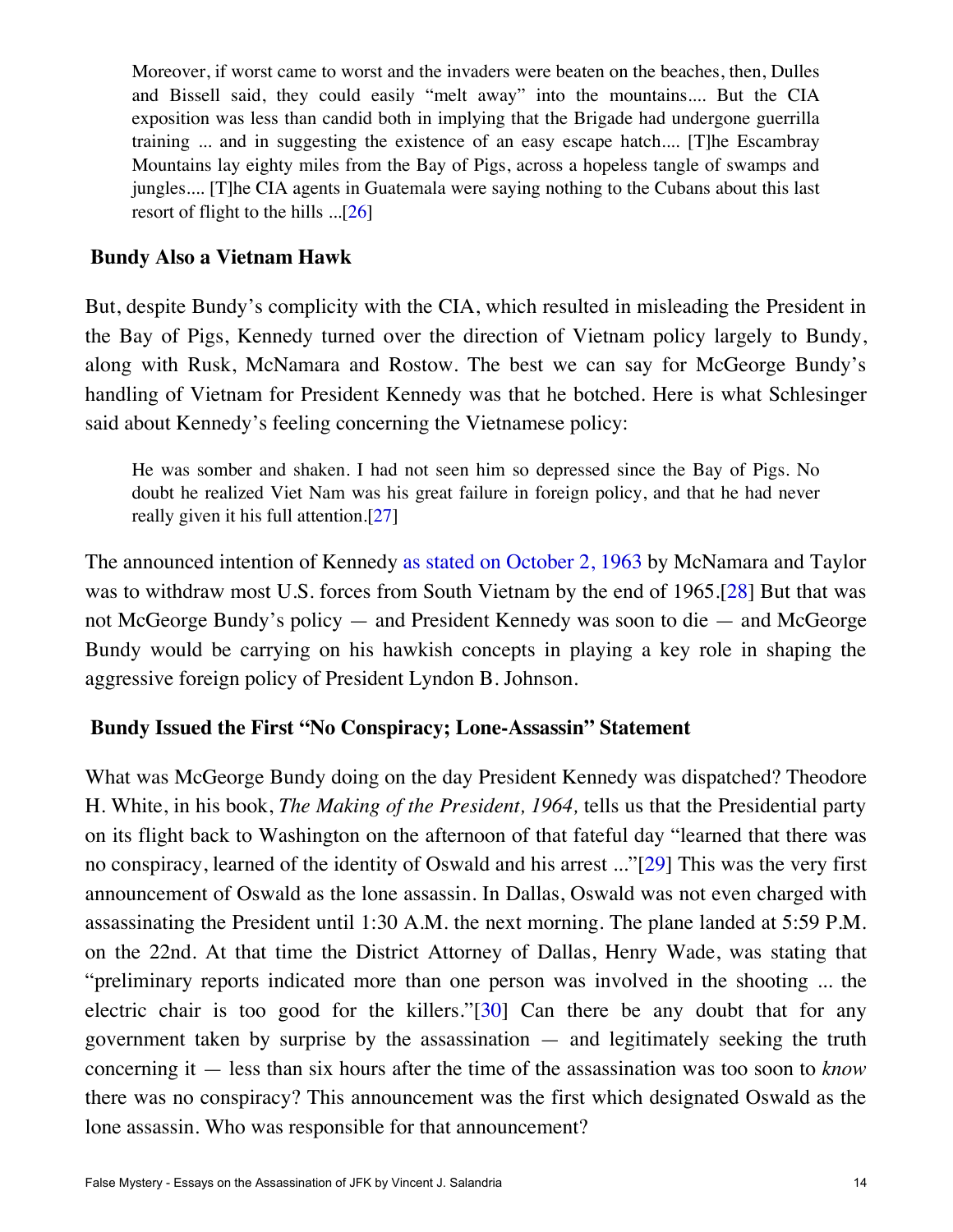[That announcement came from the White House Situation Room](https://ratical.org/ratville/JFK/FalseMystery/TaleToldByTwoTapes.html#AF1tape). Under whose direct control was the White House Situation Room? The Situation Room was under the personal and direct control of McGeorge Bundy.

I do readily concede that Mr. McGeorge Bundy is a most intelligent man. Joseph Kraft, a well known American political writer, said of Mr. Bundy in 1965 in *Harper's*:

His capacity to read the riddle of multiple confusions, to consider a wide variety of possibilities, to develop lines of action, to articulate and execute public purposes, to impart quickened energies to men of the highest ability seems almost alone among contemporaries ...[[31\]](#page-20-14)

<span id="page-14-2"></span><span id="page-14-1"></span>John F. Kennedy shared this view of Bundy's intelligence for in speaking of him he said, "You just can't beat brains."[\[32\]](#page-20-15) McGeorge Bundy himself is not known for his modesty on the question of his intelligence. He was reported to have been "mildly miffed" when a Kennedy aide quoted the President as remarking that Bundy was the smartest man he knew next to Ormsby Gore, a British diplomat.[\[33\]](#page-20-16)

<span id="page-14-4"></span><span id="page-14-3"></span>So, then, Mr. Bundy  $-$  this man of brains  $-$  this coordinator of intelligence for President Kennedy — had reason to know that his Situation Room's announcement of Oswald as the lone assassin on the afternoon of November 22, 1963, before there was any evidence against Oswald, was premature. Make no mistake about it. Bundy, who had been in the Pentagon[\[34\]](#page-20-17) when the announcement of the assassination was issued, spent that fateful afternoon in the Situation Room. Jim Bishop tells how President Johnson was — while on Air Force One flying back to Washington — " ... phoning McGeorge Bundy in the White House Situation Room every few minutes."[\[35](#page-20-18)]

### <span id="page-14-5"></span><span id="page-14-0"></span>**Was Bundy's Statement a Warning from the 'New Rulers'?**

I propose the thesis that McGeorge Bundy, when that announcement was issued from his Situation Room, had reason to know that the true meaning of such a message when conveyed to the Presidential party on Air Force One was not the ostensible message which was being communicated. Rather, I submit that Bundy, with "his capacity to read the riddle of multiple confusions, to consider a wide variety of possibilities" was really conveying to the Presidential party the thought that Oswald was being designated the lone assassin before any evidence against him was ascertainable. As a central coordinator of intelligence services, Bundy in transmitting such a message through the Situation Room was really telling the Presidential party that an unholy marriage had taken place between the U.S. Governmental intelligence services and the lone-assassin doctrine. Was he not telling the Presidential party peremptorily, "Now, hear this! Oswald is the assassin, the sole assassin. Evidence is not available yet. Evidence will be obtained, or in lieu thereof evidence will be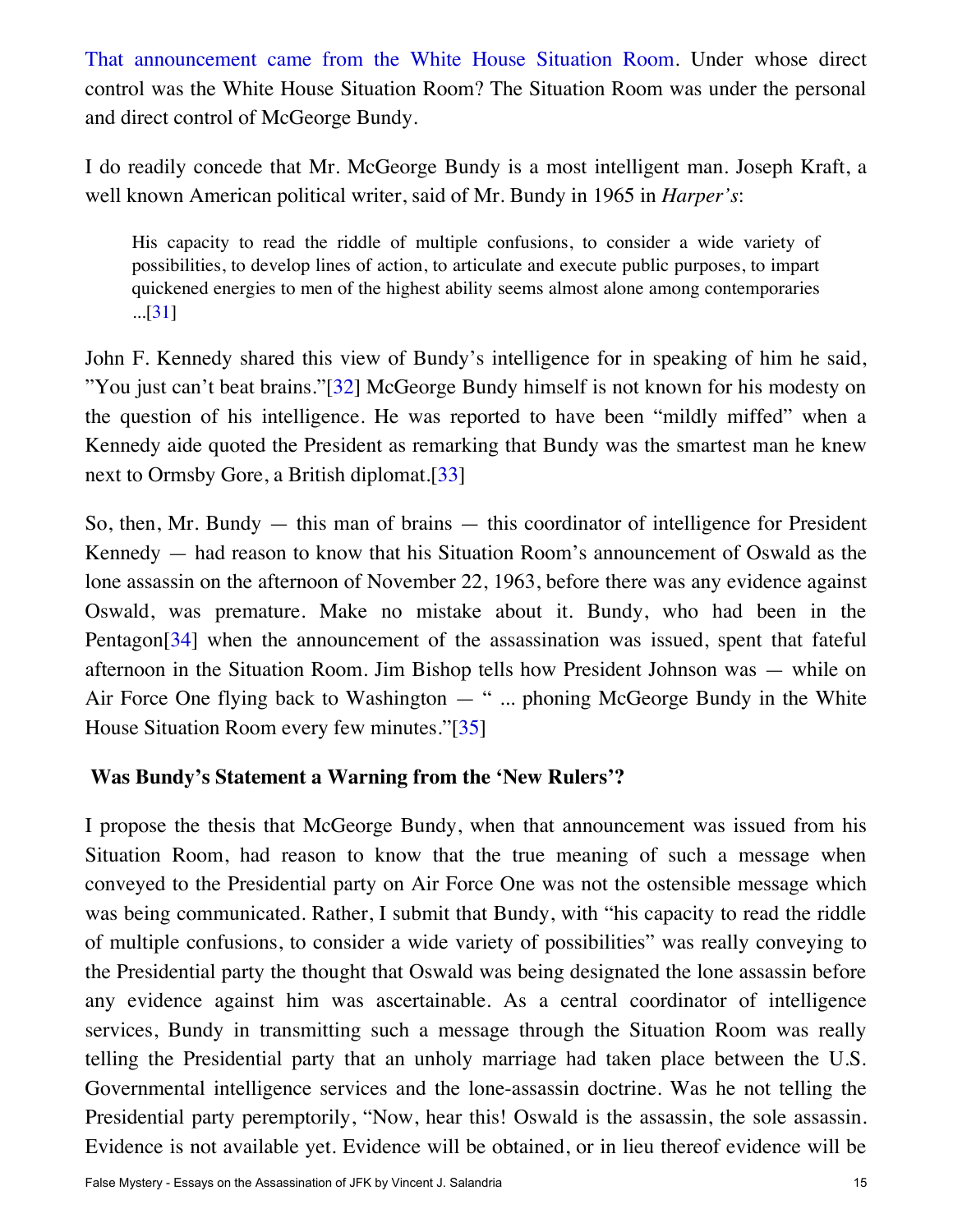created. This is a crucial matter of state that cannot await evidence. The new rulers have spoken. You, there, Mr. New President, and therefore dispatchable stuff, and you the underlings of a deposed President, heed the message well." Was not Bundy's Situation Room serving an Orwellian double-think function?

And, so, it came to pass that Bundy's Situation Room knew well whereof it spoke. For the federal government remained wedded to the lone-assassin myth in spite of the absence of evidence to support the proposition, and in the face of irrefutable proof which would demolish it as a rational idea.

### <span id="page-15-0"></span>**The Presidential Party Got the Message**

The Presidential party, which also numbered among it men of brains, apparently got the message. None, to my knowledge, of that Party has undertaken to express a single public doubt as to the veracity of the lone-assassin theory. Yet seeds of doubt have grown to mountainous dimensions among the less intimidated elements of the population who did not seek to hold or retain trappings of power. The lack of expressed skepticism among the Presidential party is not to be interpreted as evidence of their stupidity. On the contrary, their silence speaks more of their strong instincts of self-preservation and their penchant for governmental careers, rather than lack of intelligence.

Some among that Presidential party had no need to see the [Zapruder film](https://www.youtube.com/watch?v=iU83R7rpXQY). They had on that fateful day witnessed first hand the bloody horror of the multi-assassin ambush. Doubts as to the veracity of the single-assassin story were more likely to give way to certainty of conspiracy in their minds. The message from Bundy's Situation Room was necessary to dispel other doubts. Perhaps some of the Presidential party leaned toward misreading the situation and were laboring under the belief that some sharp-shooting nuts had gotten lucky in Dealey Plaza and that punishment was in order. Bundy's Situation Room was putting them straight. Through that announcement it became clear to all in that Presidential party who could think, that the assassins, if madmen they were, were highly placed in the pinnacle of power of the intelligence community of the United States government and that punishment of them was out of the question.

## <span id="page-15-1"></span>**Important Foreign Policy Changes Immediately Followed the Assassination**

<span id="page-15-3"></span><span id="page-15-2"></span>McGeorge Bundy was quite busy on November 22, 1963. After having spent a good deal of time on the telephone with President Johnson as Johnson was flying to Washington, he managed to be at the new President's side when Air Force One landed.[\[36\]](#page-20-19) He was seen with Lyndon B. Johnson when the President emerged from the South Lawn of the White House.[\[37\]](#page-20-20) History records that Bundy remained with President Johnson to be designated by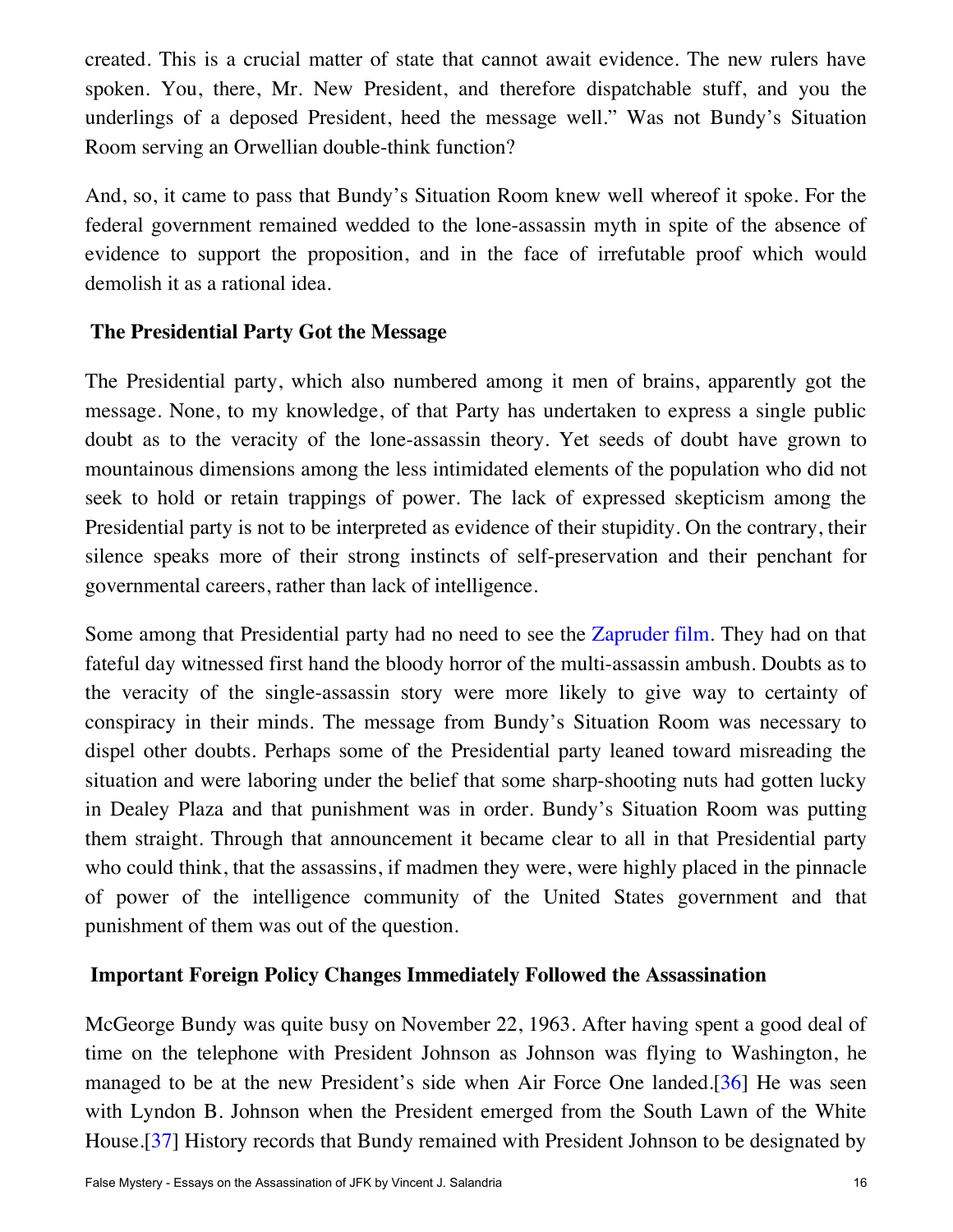<span id="page-16-3"></span>him as one of the leading hawkish advisers of the Johnson Administration.[\[38](#page-20-21)]

What was the future to hold for the United States following the assassination of President Kennedy? What changed? The most important and immediate change following the assassination of President Kennedy occurred precisely in the area of foreign policy. The Cold War warriors of the Bundy brothers' stripe gained a stranglehold on the foreign policy of the nation, much in the same fashion that Allen Dulles and John Foster Dulles had in Eisenhower's administration. Of course, to note such a change is not to prove it was a deliberate consequence of the assassination. Yet, a careful examination of foreign policy following the killing of Kennedy is required to see whether the change might have been related to the killing of the President.

### <span id="page-16-0"></span>**U.S. Promised Help to New Saigon Government**

The book *The Politics of Escalation in Vietnam* has the following to say about the change:

Three weeks after the assassination, on December 19 and 20, 1963, McNamara and CIA Chief John A. McCone visited Saigon to evaluate the war efforts of the new Saigon government. McNamara told the junta leaders that the United Sates was prepared to help ... as long as aid was needed.[\[39](#page-20-22)]

<span id="page-16-4"></span>... the United States had made the crucial decision to reverse the policy, announced during the last day of President Kennedy's administration, of gradually withdrawing U.S. troops from South Vietnam. Was it all a coincidence that a change in leadership in Washington was followed by a change in policy, and a change in policy by a corresponding change in Saigon's government?[\[40](#page-20-23)]

<span id="page-16-5"></span>That there should have been a change in Vietnamese policy so immediately after the murder of Kennedy when the external situation in Vietnam did not evoke it, raises serious questions about what caused it in our internal situation. What is at stake here is the issue not of how the assassination was accomplished, but the fundamental question concerning why it was done and which elements were and are behind it. At issue are questions of war and peace that involve the whole of humanity. For the movement for peace in Vietnam not to raise these questions is and has been irresponsible.

### <span id="page-16-1"></span>**Militarization of the U.S.**

It cannot be too strongly emphasized that the definite and deliberate policy of militarization of this country was quickly put into action immediately after the death of President Kennedy. There was no evidence of governmental traumatization, but rather a most efficient and abrupt movement to military policies.

### <span id="page-16-2"></span>**Bundys Continued to Shape Hawkish Policies**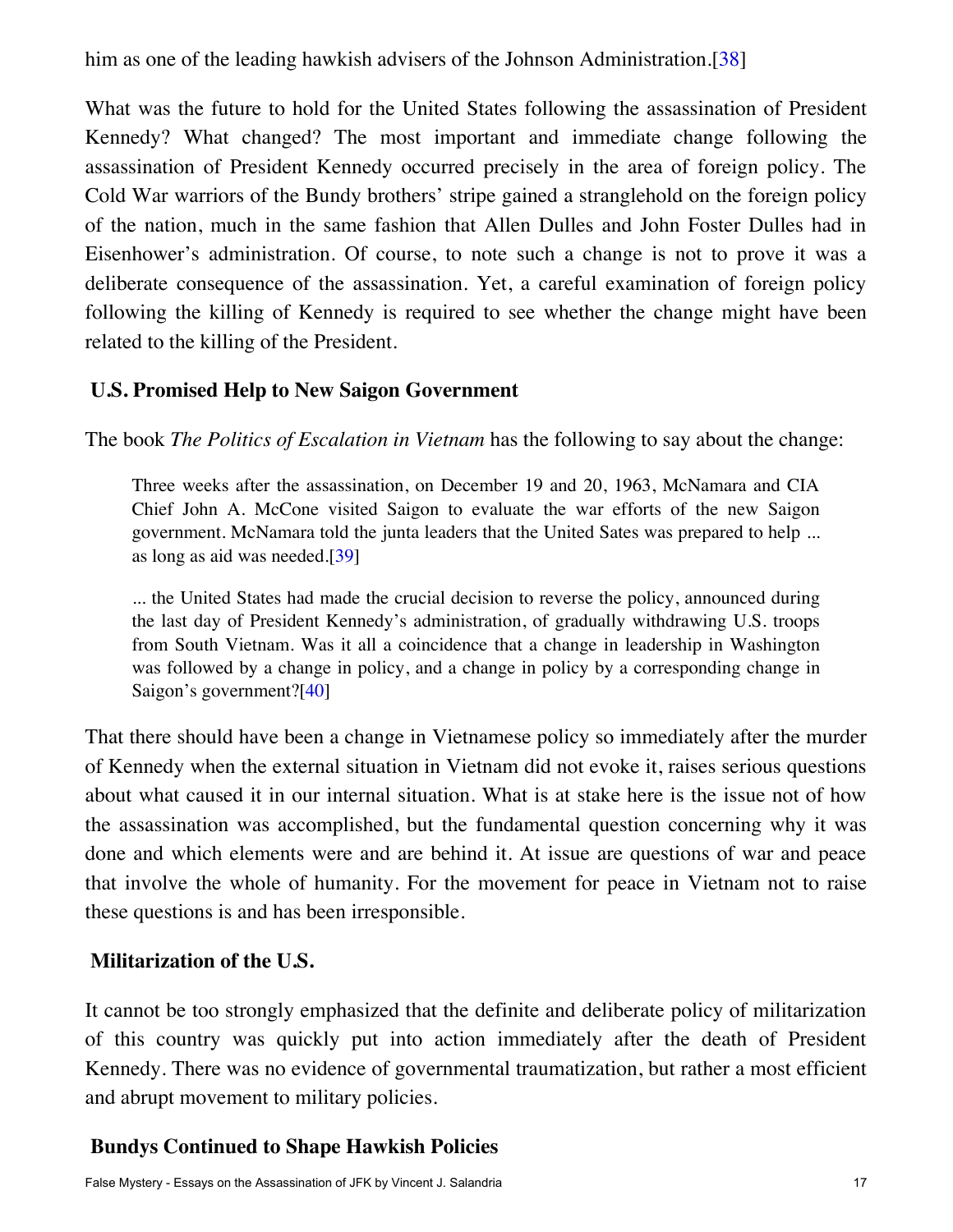<span id="page-17-2"></span><span id="page-17-1"></span>McGeorge Bundy and his brother, William, continued to help shape the foreign policy of the Johnson Administration. McGeorge Bundy became part of Johnson's Tuesday lunch arrangement which was in fact the National Security Council, Johnson style.[\[41](#page-20-24)] Bundy did most of the foreign policy coordinating for Johnson in the early part of his administration.[\[42](#page-20-25)] It was McGeorge Bundy who by happenstance was in South Vietnam when Pleiku was shelled. After an inspection of the Pleiku base, he recommended to President Johnson instant retaliation. He urged upon the President a steady program of bombing the North, which recommendation was followed with horrendous consequences to peace.[\[43\]](#page-20-26)

<span id="page-17-3"></span>In the Gulf of Tonkin farce, Bundy was full of admiration for Johnson's decisiveness. Bundy said to friends that he had " ... never seen a man who knew so clearly what he wanted to do or so exactly how to go about it."[\[44\]](#page-20-27)

<span id="page-17-4"></span>Ultimately, the Bundy brothers gave up their titular positions in government. McGeorge Bundy became President of the Ford Foundation. William Bundy joined the Center for International Studies at MIT.

#### <span id="page-17-0"></span>**Interconnections of the CIA and Foundation-Dominated Scholarship**

Let us not imagine that these two architects of the Vietnamese War by taking on these new positions abandoned their penchant for power. Nor were the Bundy brothers retreating far from government in assuming these positions. David Horowitz said the following about the interlocking aspects of the CIA and the private foundations:

It should be noted in passing that the congeniality of foundation-dominated scholarship to the CIA reflects the harmony of interest between the upper-class captains of the CIA and the upper-class trustees of the great foundations. The interconnections are too extensive to be recounted here, but the Bundy brothers (William, CIA; McGeorge, Ford) and Chadbourne Gilpatric, OSS and CIA from 1943 to 1949, Rockefeller Foundation from 1949 on, can be taken as illustrative. Richard Bissell, the genius of the Bay of Pigs (and brotherin-law of Philip Mosely of Columbia's Russian Institute), reversed the usual sequence, going from Ford to the CIA.[\[45](#page-20-28)]

<span id="page-17-5"></span>As for William Bundy's respite from the CIA and his State Department career, David Horowitz feels that the MIT Center is not in the least removed from the grip of the CIA:

MIT's Advisory Board on Soviet Bloc studies, for example, was composed of these four academic luminaries: Charles Bohlen of the State Department, Allen Dulles of the CIA, Philip E. Mosely of Columbia's Russian Institute and Leslie G. Stevens, a retired vice admiral of the U.S. Navy.

If the MIT Center seemed to carry to their logical conclusion the on-campus extension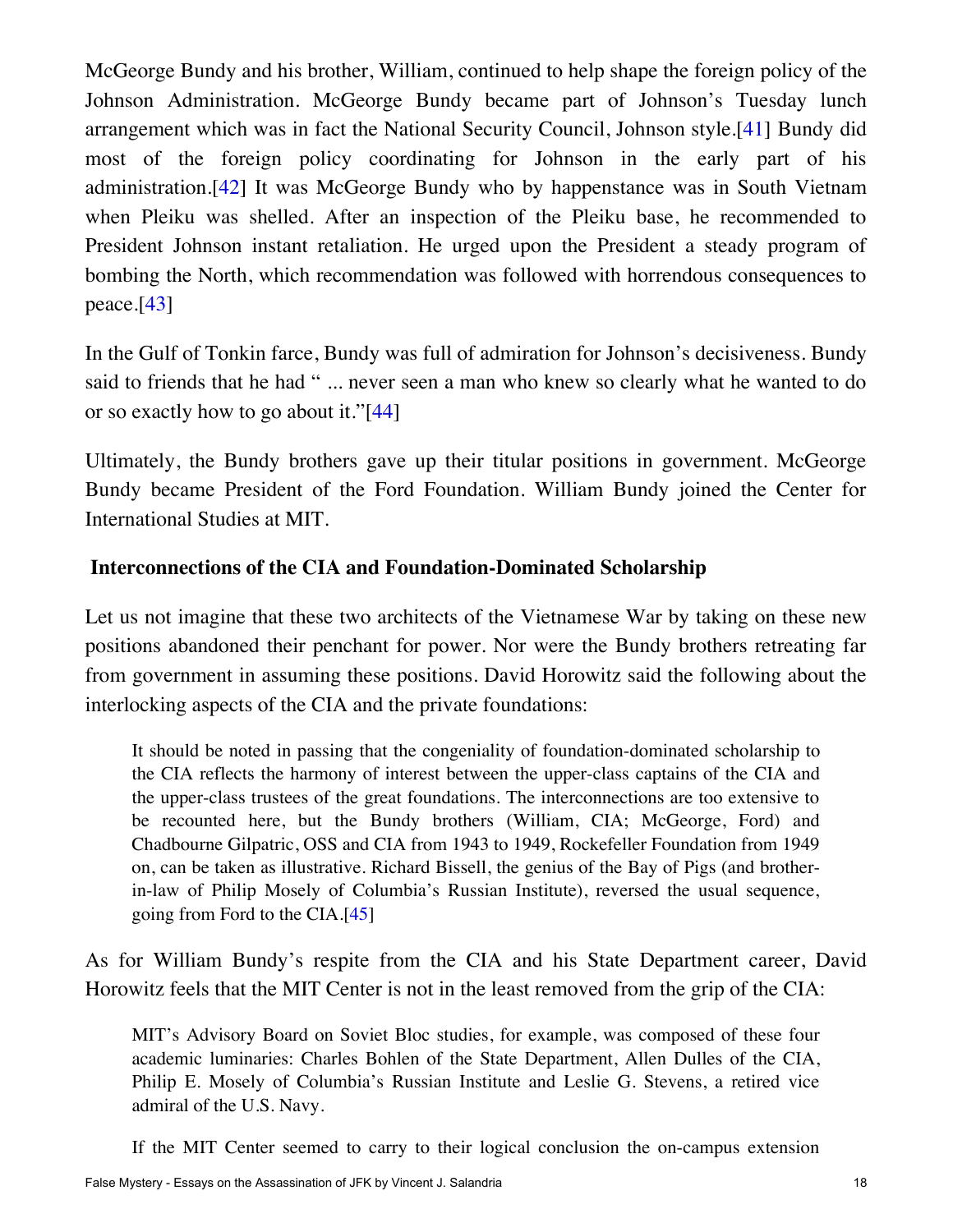programs of the State Department and the CIA, that was perhaps because it was set up directly with CIA funds under the guiding hand of Professor W. W. Rostow, former OSS officer and later director of the State Department's Policy Planning Staff under Kennedy and Johnson. The Center's first director, Max Millikan, was appointed in 1952 after a stint as assistant director of the CIA. Carnegie and Rockefeller joined in the funding, which by now, as in so many other cases, has passed on to Ford.[\[46](#page-20-29)]

#### <span id="page-18-2"></span><span id="page-18-0"></span>**How We've Paid For Our New Rulers' Ineptness**

So, we have examined how the CIA and the military had committed American power to ruinous military adventures through staged international incidents — reminiscent of the Oswald charade — but on an international level. These adventures, following close upon the assassination, have spilled the blood and sapped the moral fiber of our youth. Our cities have been turned into tense and neglected seas of metastasizing blight. Our economy, buffeted by push-and-pull war-induced inflation, has become unbalanced. Our international trade position has deteriorated, so that now we find ourselves with not only an unfavorable balance of payments, but also an unfavorable balance of trade. Our urban public schools are relegated to bare custodial functions. The standard of living of our workers and the middle class has dipped along with the quality of their lives. All of us have paid for the ineptness of our new rulers who, by the killing of John F. Kennedy, had effectively overthrown the Republic.

### <span id="page-18-1"></span>**The ClA's Follow-up Tactics**

If our model of explanation, our hypothesis, of the assassination of John F. Kennedy accurately interprets the data of the assassination, then it should also be useful in ferreting out current operations in which the Central Intelligence Agency would have had to involve itself domestically as a natural and necessary followup to the Dallas assassination. For, as the CIA's clumsy cousin, the American military, persisted in its Vietnamese adventure, the costs became prohibitive.

Of course, secret elitist police organizations such as the CIA do not thrive on peace, democracy, and a contented and informed people. The power of intelligence agencies increases in direct proportion to the degree of sickness of a nation. A healthy and united people can localize the cancer of a power-usurping intelligence agency and eventually extirpate its malignant cells from the nation's political life. Therefore, the intelligence apparatus which killed Kennedy has a need to keep our society in turmoil. It has — in order to maintain its power — to generate a high degree of chaos. Chaos is required to make a people willing to accept such strong medicine as is administered by the secret police in order to restore order and to stabilize a disintegrating society. It takes an acutely sick society to be able to accept as palatable the terrible cure — totalitarianism.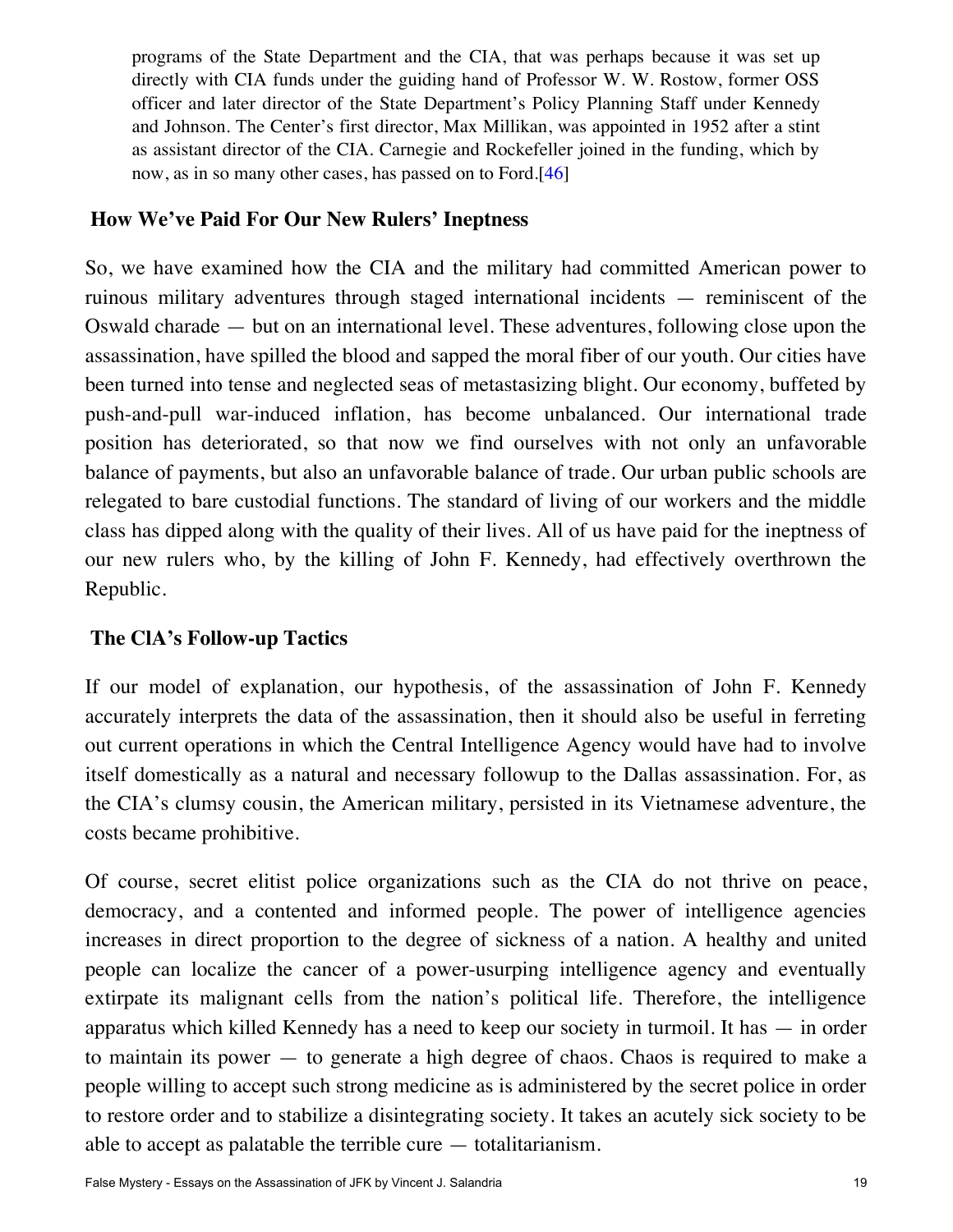#### <span id="page-19-0"></span>**The Assassination Model As a Key to Domestic Events**

One must look to our model of the assassination for an explanation of what has happened to our domestic society since the killing of President Kennedy. Now that the Vietnamese War has been rejected by our people, we must keep our eyes and ears open for an inevitable split between the CIA and military. For, although the military still looks to winning on foreign fronts the war against Communism, the super-slick non-ideological CIA sees the need to bring the war home. We must be alert to CIA agents who would promote the polarization of our society. We must examine the evidence which indicates that fake revolutionaries, who are inciting insurrection in our cities, have had their pockets and minds stuffed by the CIA.

The movement for peace in Vietnam has been silent too long on the critical issue of the assassination of President Kennedy. We cannot rest with the official federal government version of his assassination.

#### <span id="page-19-3"></span><span id="page-19-2"></span><span id="page-19-1"></span>**Notes**

- 1. Fay, Paul B. Jr., *The Pleasure of His Company* (New York, Harper Row, 1966), p. 190. [[↩](#page-6-1)]
- 2. Schlesinger, Arthur M., *A Thousand Days* (Boston, The Houghton Mifflin Company, 1965), p. 896.  $\left[\right.\right.$
- <span id="page-19-4"></span>3. *Hearing Notes of the Warren Commission*, [Vol.](http://history-matters.com/archive/contents/wc/contents_wh17.htm) XVlI, [p. 48](http://history-matters.com/archive/jfk/wc/wcvols/wh17/html/WH_Vol17_0037b.htm). [[↩](#page-7-2)]
- <span id="page-19-5"></span>4. *State of Louisiana v. Clay L. Shaw*, [Testimony of Pierre A. Finck](https://archive.org/details/nsia-FinckPierreAColonelTestimonyNewOrleans), February 24, 1967, pp. [48](https://archive.org/stream/nsia-FinckPierreAColonelTestimonyNewOrleans/nsia-FinckPierreAColonelTestimonyNewOrleans/Finck%20Pierre%20NO%20Test%2001#page/n47/mode/2up)[-9](https://archive.org/stream/nsia-FinckPierreAColonelTestimonyNewOrleans/nsia-FinckPierreAColonelTestimonyNewOrleans/Finck%20Pierre%20NO%20Test%2001#page/n49/mode/2up). [[↩](#page-7-3)]
- <span id="page-19-6"></span>5. *[Ibid](#page-19-5)*.  $\left[ \left. \left. \right| \right. \right.$
- <span id="page-19-7"></span>6. *[Ibid](#page-19-5)*. [[↩](#page-7-4)]
- <span id="page-19-8"></span>7. *Hearing Notes of the Warren Commission*, [Vol. II](http://history-matters.com/archive/contents/wc/contents_wh2.htm), p. [371](http://history-matters.com/archive/jfk/wc/wcvols/wh2/html/WC_Vol2_0190a.htm). [[↩](#page-7-5)]
- <span id="page-19-9"></span>8. *The Evening Bulletin*, Philadelphia, April 21, 1971, p. 42. [[↩](#page-7-6)]
- 9. *The Philadelphia Inquirer*, August 22, 1971, Section 7, p. 1. [[↩](#page-8-2)]
- <span id="page-19-11"></span><span id="page-19-10"></span>10. *The Evening Bulletin*, Philadelphia, June 30, 1971, p. 19, col. 2. [[↩](#page-8-3)]
- <span id="page-19-12"></span>11. Fleming, D.F., "The Costs and Consequences of the Cold War," *The Annals of the American Academy of Political and Social Science*, Philadelphia, 1966, [p. 137](https://ratical.org/ratville/JFK/FalseMystery/Costs+ConsequncesOfCW.pdf). [[↩](#page-9-1)]
- <span id="page-19-13"></span>12. Schlesinger, Arthur M., *Op. Cit.* p. 678. [[↩](#page-9-2)]
- <span id="page-19-14"></span>13. Tom Wicker, John W. Finney, Max Frankel, E. W. Kenworthy, ["C.I.A.: Maker of Policy, Or Tool?](https://ratical.org/ratville/JFK/Unspeakable/JFK-scatterCIAtoWinds.pdf) Survey Finds Widely Feared Agency is Tightly Controlled," *The New York Times* (April 25, 1966), p. 10, col. 3.  $[~\rightleftharpoons~]$
- <span id="page-19-15"></span>14. McCarthy, Eugene J., *The Limits of Power* (New York, Holt, Rinehart and Winston, 1967), p. 91. [[↩](#page-10-2)]
- <span id="page-19-16"></span>15. Tully, Andrew, *[CIA - The Inside Story](http://www.worldcat.org/title/cia-the-inside-story/oclc/499268/editions?referer=di&editionsView=true)* (Greenwich, Conn., A Fawcett Crest Book, 1962), pp. 208-9.  $\left[\right.\right.$
- <span id="page-19-17"></span>16. Alsop, Stewart, *The Center* (New York, Harper Row, 1968), p. 229. [[↩](#page-10-4)]